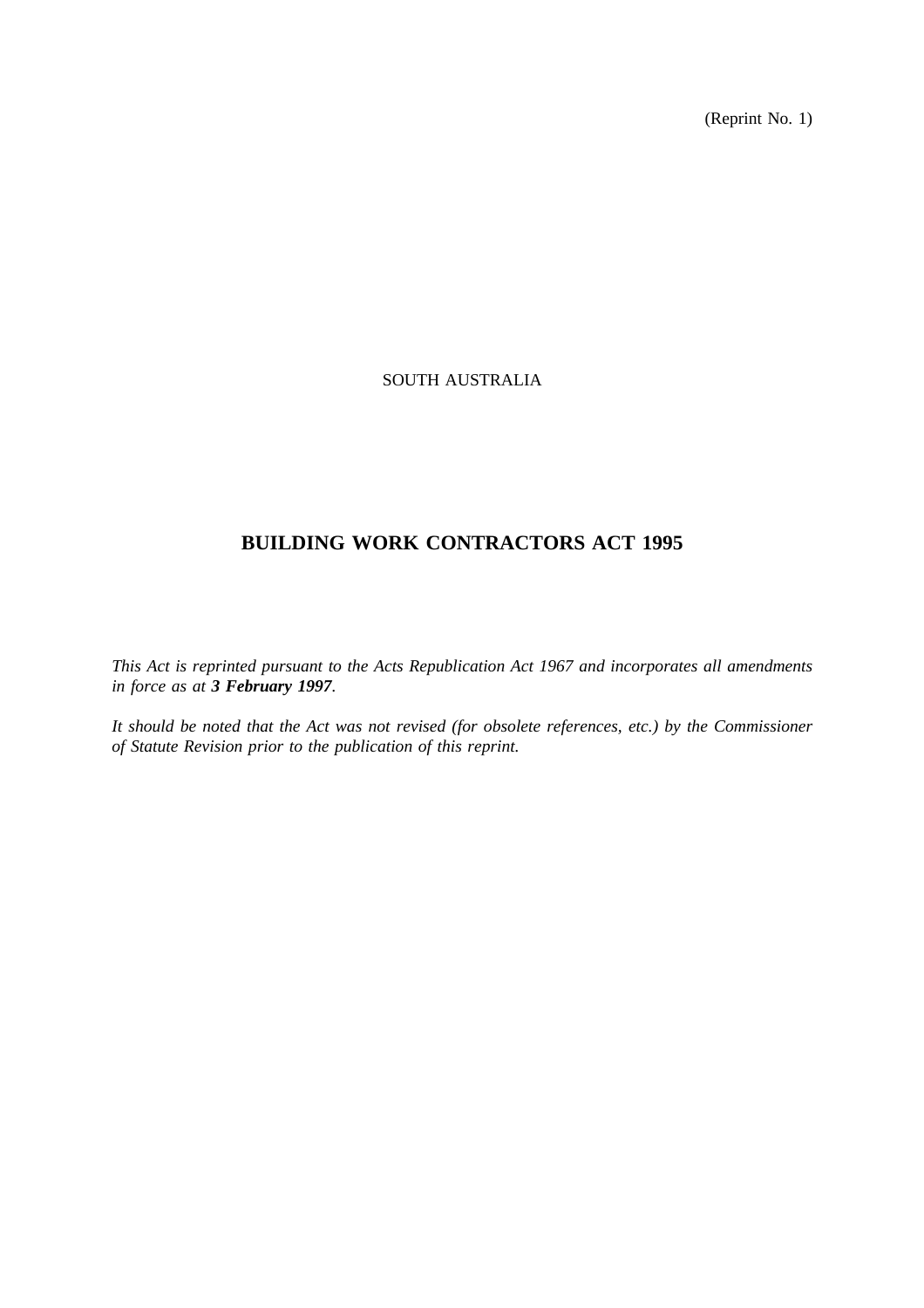# **SUMMARY OF PROVISIONS**

# **PART 1 PRELIMINARY**

- 1. Short title
- 2. Commencement
- 3. Interpretation
- 4. Non-derogation
- 5. Commissioner responsible for administration of Act

#### **PART 2**

# **LICENSING OF BUILDING WORK CONTRACTORS**

- 6. Obligation of building work contractors to be licensed
- 7. Classes of licences
- 8. Application for licence
- 9. Entitlement to be licensed<br>10. Appeals
- Appeals
- 11. Duration of licence and fee and return

#### **PART 3**

# **REGISTRATION OF BUILDING WORK SUPERVISORS**

- 12. Building work must be supervised by registered and approved supervisors 13.
- 13. Classes of registration<br>14 Registered architect to
- 14. Registered architect to be taken to hold registration<br>15. Application for registration
- Application for registration
- 16. Entitlement to be registered<br>17. Anneals
- Appeals
- 18. Duration of registration and fee and return
- 19. Approval as building work supervisor in relation to licensed building work contractor's business

#### **PART 4**

## **DISCIPLINE OF BUILDING WORK CONTRACTORS, SUPERVISORS AND BUILDING CONSULTANTS**

- 20. Interpretation of Part
- 21. Cause for disciplinary action
- 22. Complaints
- 23. Hearing by District Court
- 24. Participation of assessors in disciplinary proceedings
- 25. Disciplinary action<br>26. Contravention of our
- Contravention of orders

#### **PART 5**

### **PROVISIONS WITH RESPECT TO DOMESTIC BUILDING WORK**

#### **DIVISION 1—REQUIREMENTS IN RELATION TO CERTAIN DOMESTIC BUILDING WORK CONTRACTS**

- 27. Application of Division<br>28. Formal requirements in
- 28. Formal requirements in relation to domestic building work contracts 29. Price and domestic building work contracts
- Price and domestic building work contracts
- 30. Payments under or in relation to domestic building work contracts
- 31. Exhibition houses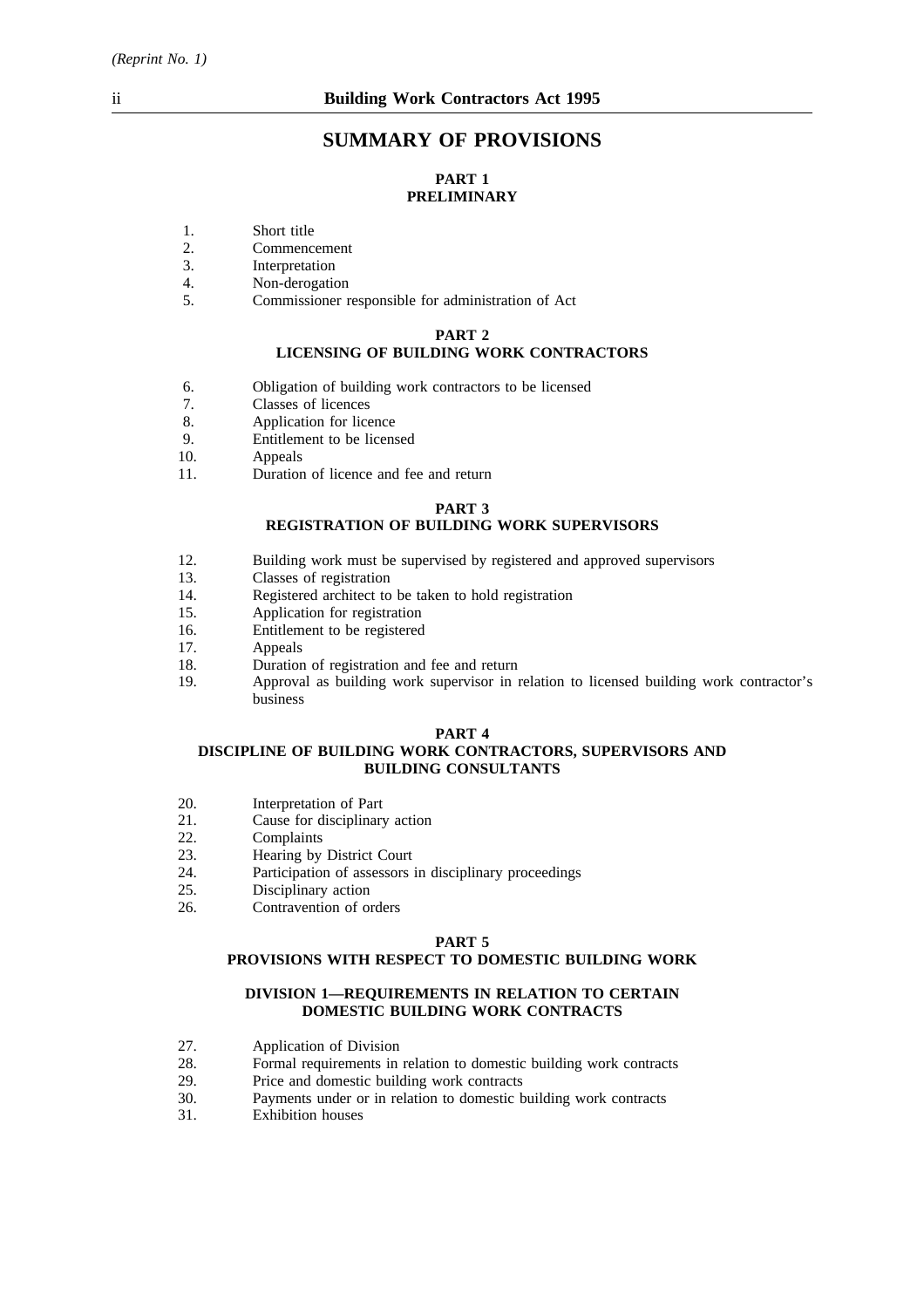#### **DIVISION 2—STATUTORY WARRANTIES**

32. Statutory warranties

#### **DIVISION 3—BUILDING INDEMNITY INSURANCE**

- 33. Application of Division
- 34. Requirements of insurance
- 35. Nature of the policy

#### **DIVISION 4—RIGHT TO TERMINATE CERTAIN DOMESTIC BUILDING WORK CONTRACTS**

36. Right to terminate certain domestic building work contracts

## **DIVISION 5—POWERS OF COURT IN RELATION TO DOMESTIC BUILDING WORK**

37. Powers of court in relation to domestic building work

# **DIVISION 6—HARSH AND UNCONSCIONABLE TERMS**

38. Harsh and unconscionable terms

# **DIVISION 7—PARTICIPATION OF ASSESSORS IN PROCEEDINGS**

39. Participation of assessors in proceedings

# **DIVISION 8—MAGISTRATES COURT AND SUBSTANTIAL MONETARY CLAIMS**

40. Magistrates Court and substantial monetary claims

#### **PART 6 ADVISORY PANEL**

41. Advisory panel

#### **PART 7 MISCELLANEOUS**

- 42. No exclusion, etc., of rights, conditions or warranties
- 43. Delegations
- 44. Agreement with professional organisation
- 45. Exemptions
- 46. Registers
- 47. Commissioner and proceedings before District Court
- 48. False or misleading information
- 49. Name in which building work contractor may carry on business
- 50. Publication of advertisements
- 51. Licensed building work contractor to have sign showing name, etc., on each building site
- 52. Statutory declaration
- 53. Investigations
- 54. General defence
- 55. Liability for act or default of officer, employee or agent
- 56. Offences by bodies corporate
- 57. Continuing offence
- 58. Prosecutions
- 59. Evidence
- 60. Service of documents
- 61. Annual report
- 62. Regulations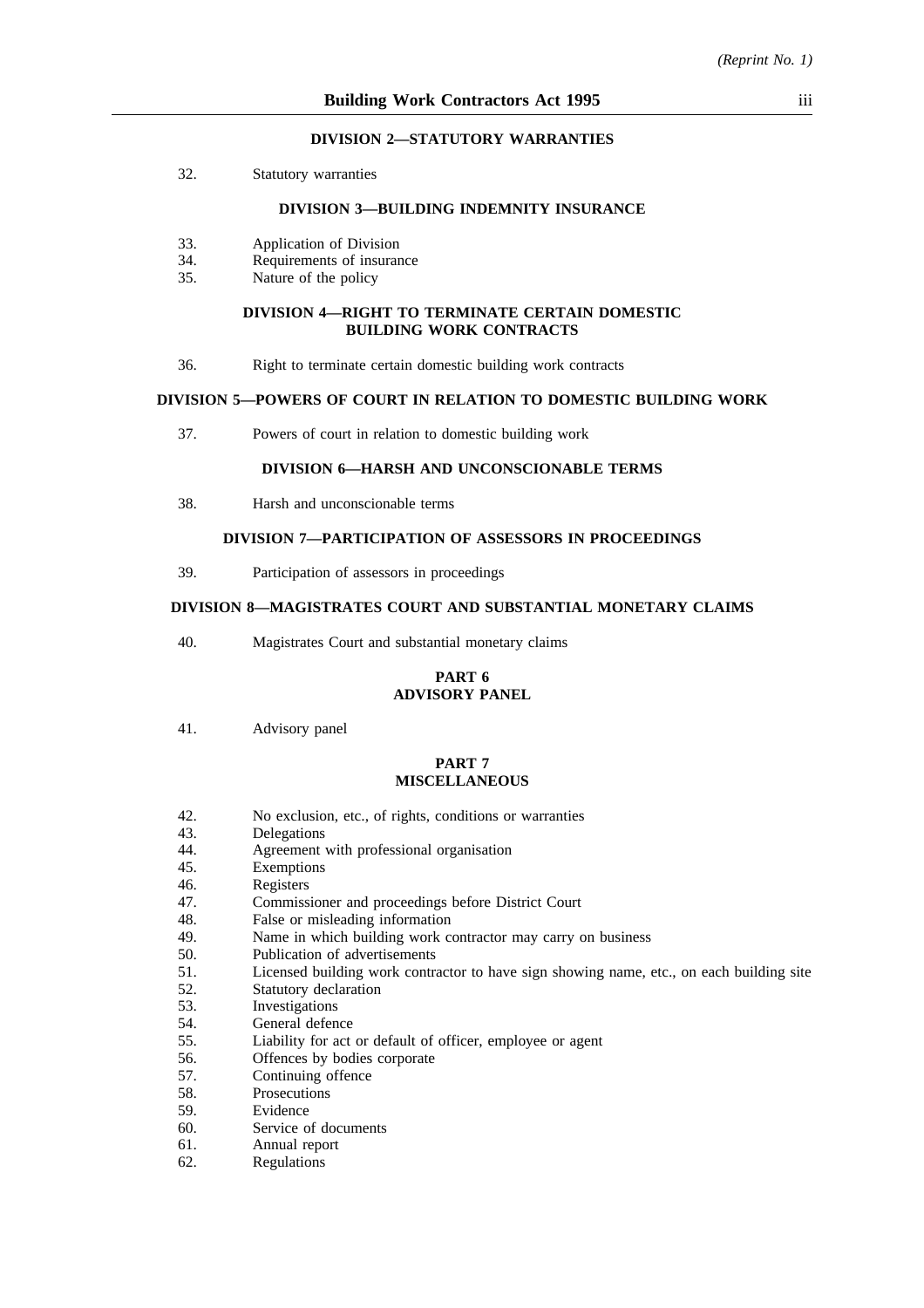*Appointment and Selection of Assessors for District Court Proceedings under Part 4*

# **SCHEDULE 2**

*Appointment and Selection of Assessors for Magistrates Court or District Court Proceedings under Part 5*

# **SCHEDULE 3**

*Repeal and Transitional Provisions*

## **SCHEDULE 4**

*Consequential Amendments*

## **APPENDIX LEGISLATIVE HISTORY**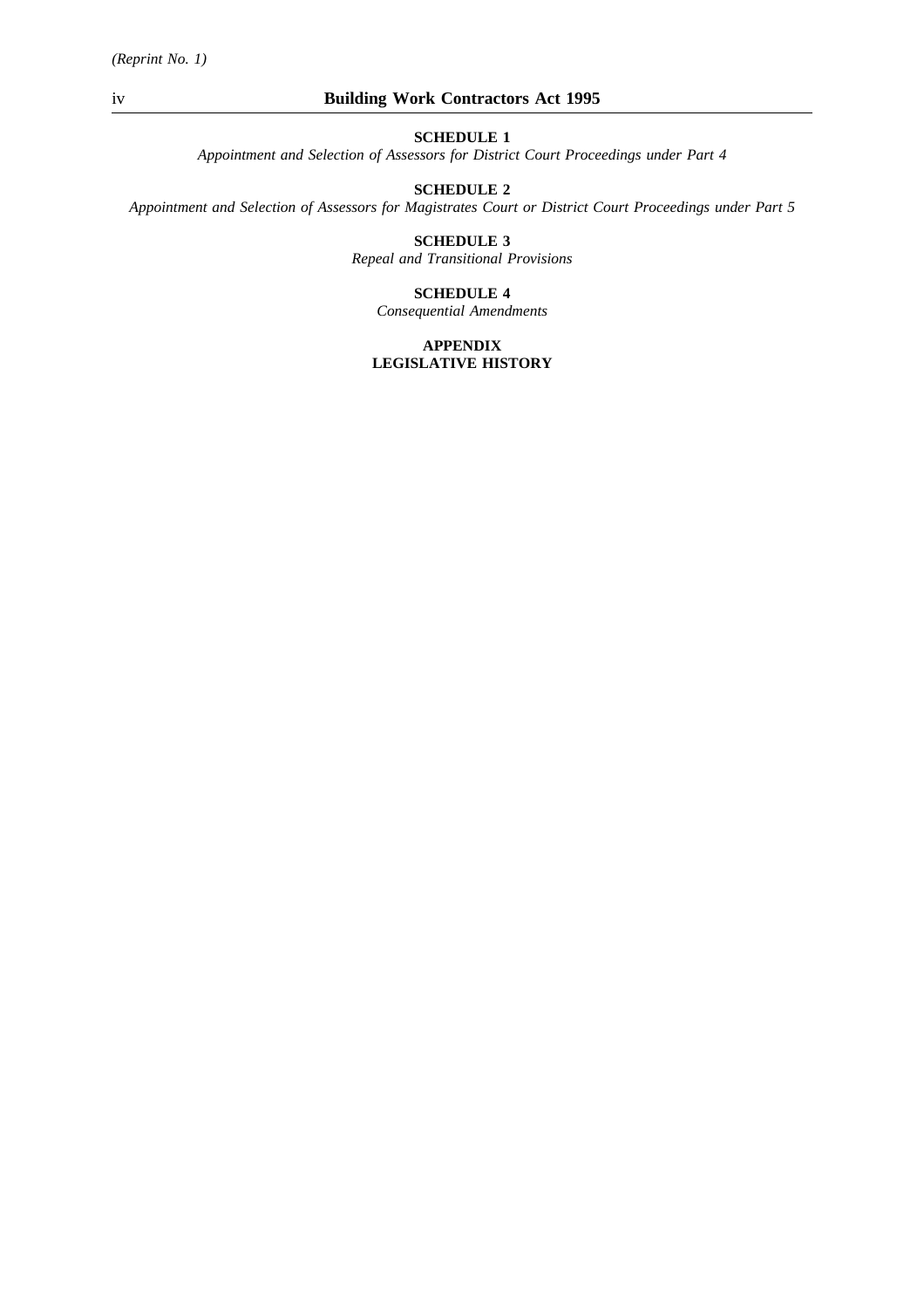# **BUILDING WORK CONTRACTORS ACT 1995**

being

Building Work Contractors Act 1995 No. 87 of 1995 [Assented to 7 December 1995]<sup>1</sup>

as amended by

Statutes Amendment and Repeal (Common Expiation Scheme) Act 1996 No. 34 of 1996 [Assented to 2 May  $1996$ <sup>2</sup>

<sup>1</sup> Came into operation 1 June 1996: *Gaz.* 23 May 1996, p. 2536.

<sup>2</sup> Came into operation 3 February 1997: *Gaz*. 19 December 1996, p. 1923.

#### *NOTE:*

| Asterisks indicate repeal or deletion of text.       |
|------------------------------------------------------|
| For the legislative history of the Act see Appendix. |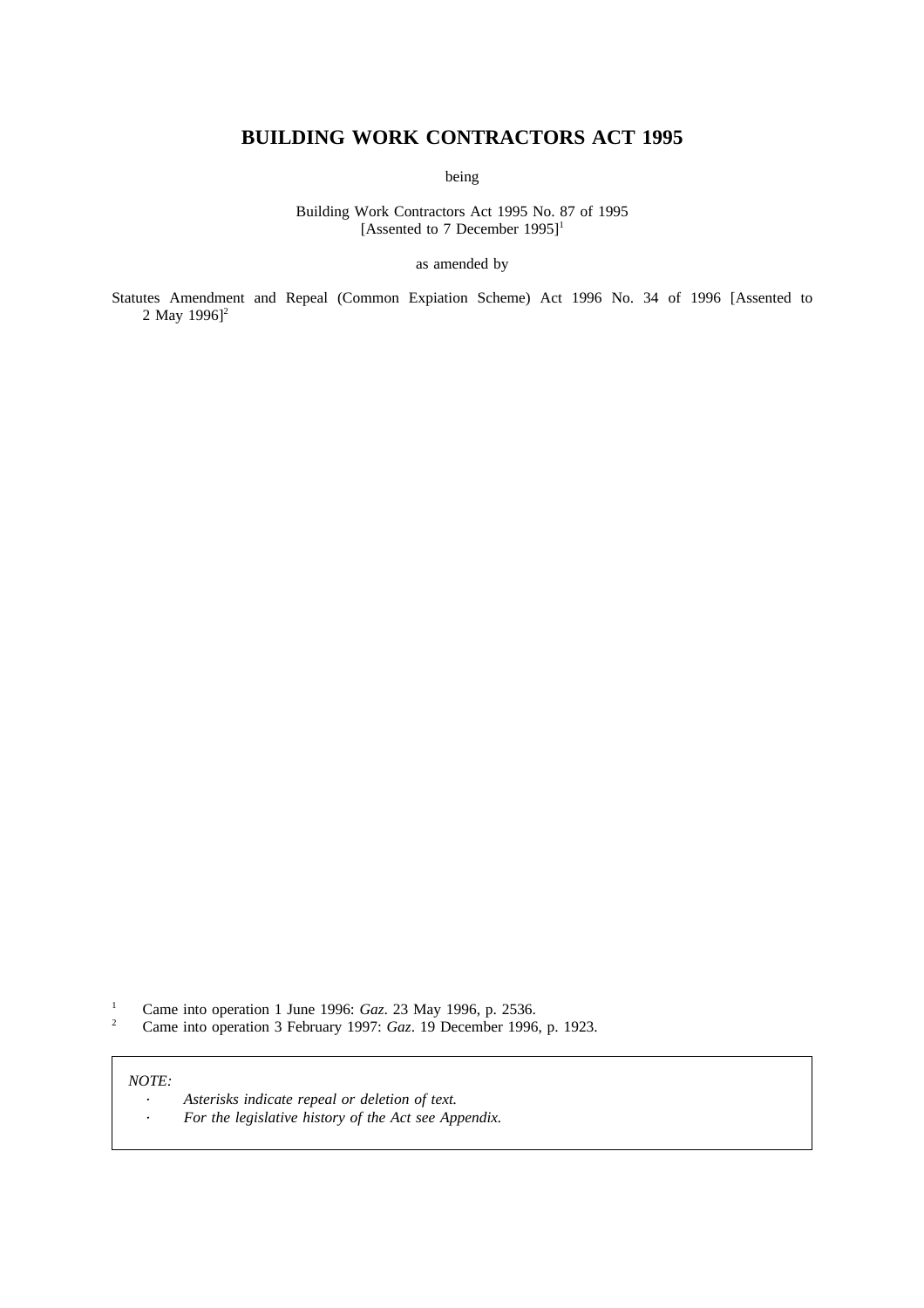**An Act to regulate building work contractors and the supervision of building work; to repeal the Builders Licensing Act 1986; to make consequential amendments to the District Court Act 1991 and the Magistrates Court Act 1991; and for other purposes.**

The Parliament of South Australia enacts as follows:

# **PART 1 PRELIMINARY**

# **Short title**

**1.** This Act may be cited as the *Building Work Contractors Act 1995*.

# **Commencement**

**2.** This Act will come into operation on a day to be fixed by proclamation.

## **Interpretation**

**3.** In this Act, unless the contrary intention appears—

"**building work contractor**" means—

- *(a)* a person who carries on the business of performing building work for others; or
- *(b)* a person who carries on the business of performing building work with a view to the sale or letting (whether by lease, licence or other agreement) of land or buildings improved as a result of the building work;

"**building**" includes a structure and part of a building or structure;

"**building owner**", in relation to a domestic building work contract, means the person for whom domestic building work is or is to be performed under the contract;

#### "**building work**" means—

- *(a)* the whole or part of the work of constructing, erecting, underpinning, altering, repairing, improving, adding to or demolishing a building; or
- *(b)* the whole or part of the work of excavating or filling a site for work referred to in paragraph *(a)*; or
- *(c)* work of a class prescribed by regulation;

"**Commissioner**" means the Commissioner for Consumer Affairs;

"**director**" of a body corporate includes—

- *(a)* a person occupying or acting in the position of director or member of the governing body of the body corporate, by whatever name called and whether or not validly appointed to occupy or duly authorised to act in the position; and
- *(b)* any person in accordance with whose directions or instructions the directors or members of the governing body of the body corporate are accustomed to act;

"**District Court**" means the Administrative and Disciplinary Division of the District Court;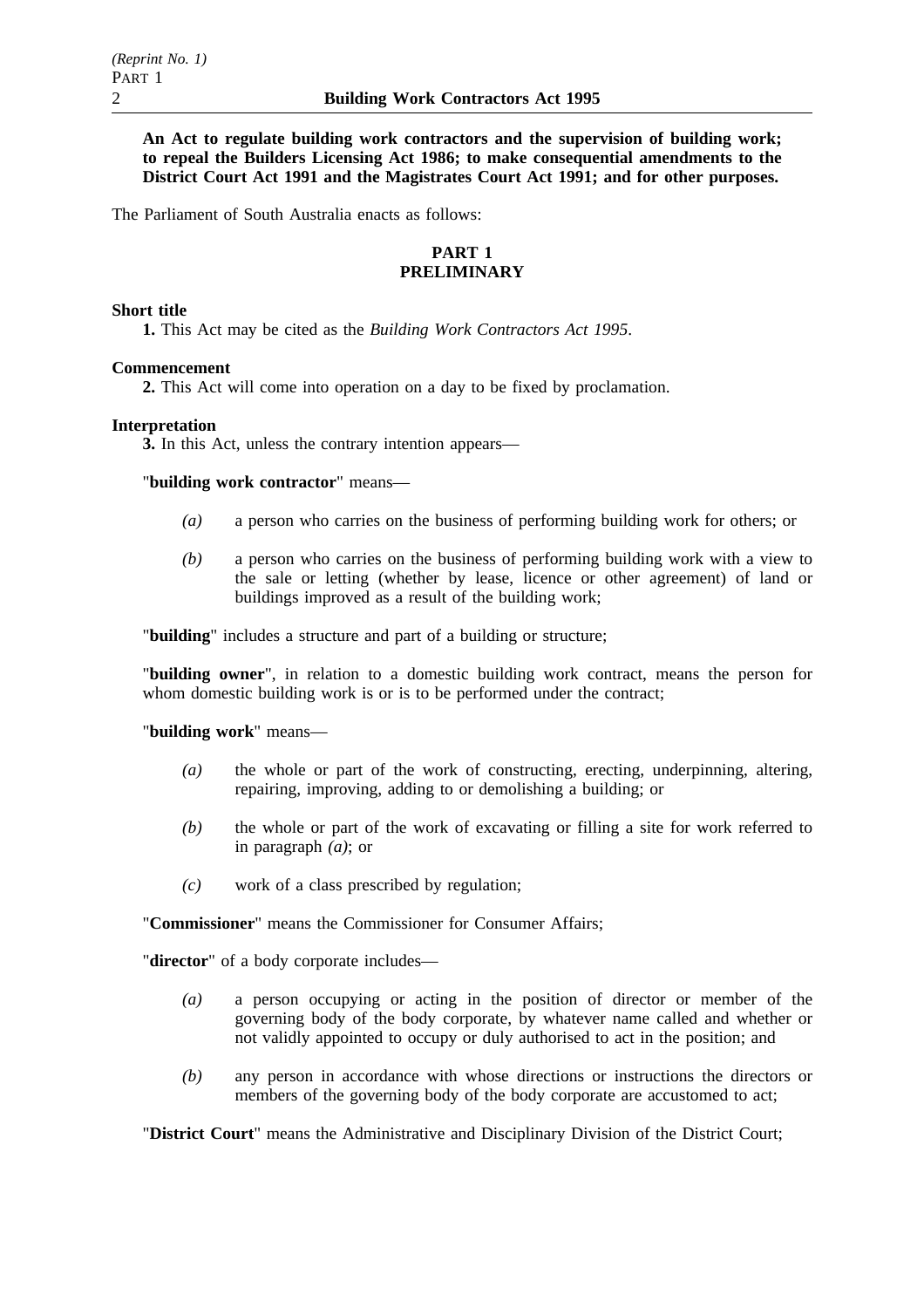"**domestic building work**" means—

- *(a)* the whole or part of the work of constructing, erecting, underpinning, altering, repairing, improving, adding to or demolishing a house; or
- *(b)* the whole or part of the work of excavating or filling a site for work referred to in paragraph *(a)*; or
- *(c)* work of a class prescribed by regulation;

"**domestic building work contract**" means a contract between a building work contractor and another person for the performance by the contractor of domestic building work (including any variation of such a contract), but does not include a subcontract for the performance of domestic building work;

"**house**" means a building intended for occupation as a place of residence but does not include a building of a class prescribed by regulation;

"**licence**" means a licence under Part 2; and "**licensed**" has a corresponding meaning;

"**licence number**", in relation to a licensed building work contractor, means the number assigned to the person's licence by the Commissioner;

"**Magistrates Court**" means the Civil (Consumer and Business) Division of the Magistrates Court;

"**material**", in relation to building work, includes goods to be supplied and fitted or installed in the course of the building work;

# "**minor domestic building work**" means—

- *(a)* domestic building work performed or to be performed under a domestic building work contract at a cost to the building owner that is less than the sum prescribed by regulation; or
- *(b)* domestic building work performed or to be performed by a building work contractor on the contractor's own behalf where the cost of the work would, if it were performed under contract, be less than the sum prescribed by regulation;

"**perform**", in relation to building work, includes—

- *(a)* cause building work to be performed; or
- *(b)* organise or arrange for the performance of building work;

"**registration**" means registration under Part 3; and "**registered**" has a corresponding meaning;

"**repealed Act**" means the *Builders Licensing Act 1986* repealed by schedule 3;

"**statutory warranty**" means a warranty arising under Division 2 of Part 5;

"**subcontract**" for the performance of domestic building work means a contract for the performance of domestic building work for a building work contractor who is in turn obliged to perform the work under another contract.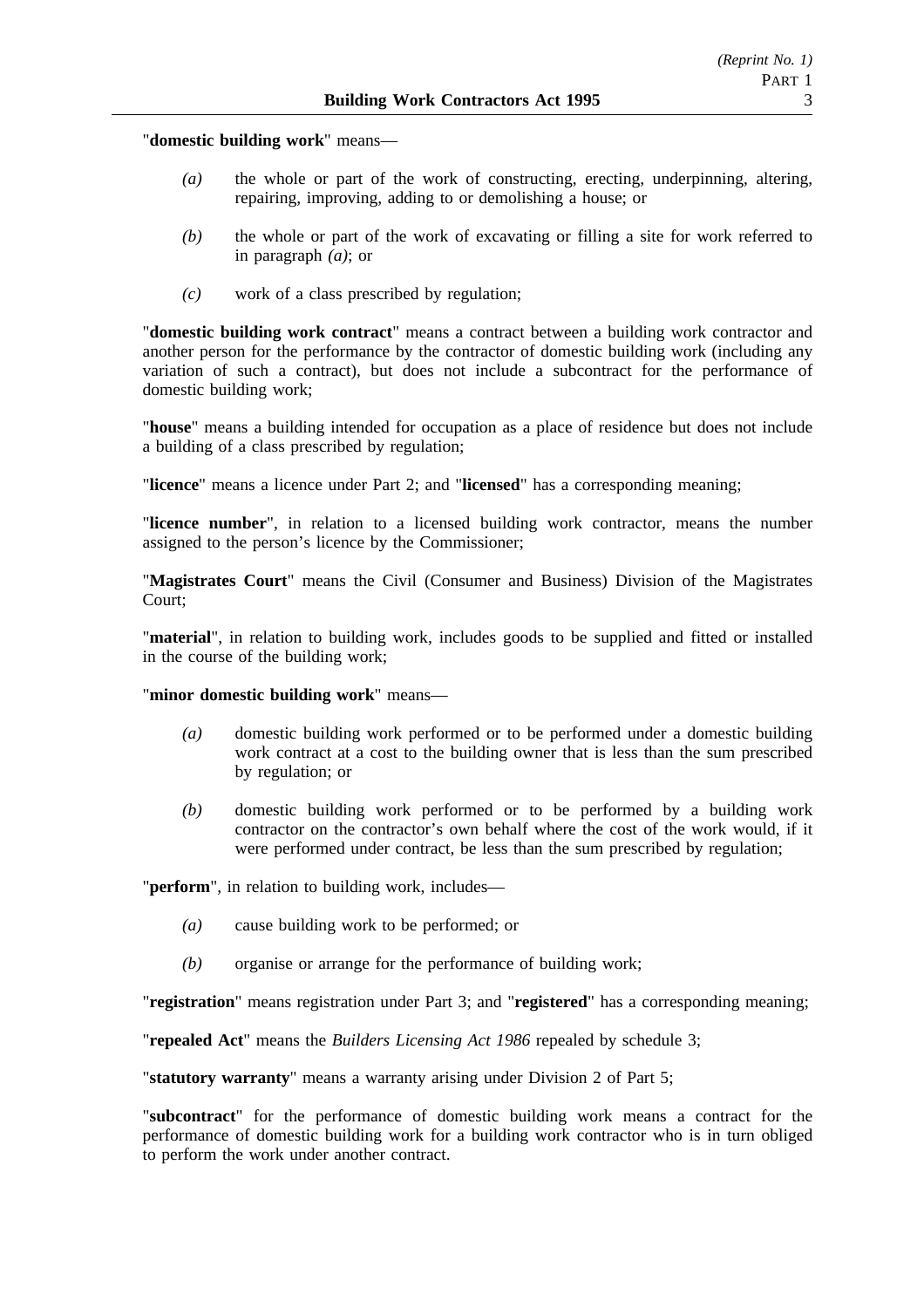# **Non-derogation**

**4.** The provisions of this Act are in addition to and do not derogate from the provisions of any other Act.

# **Commissioner responsible for administration of Act**

**5.** The Commissioner is responsible, subject to the control and directions of the Minister, for the administration of this Act.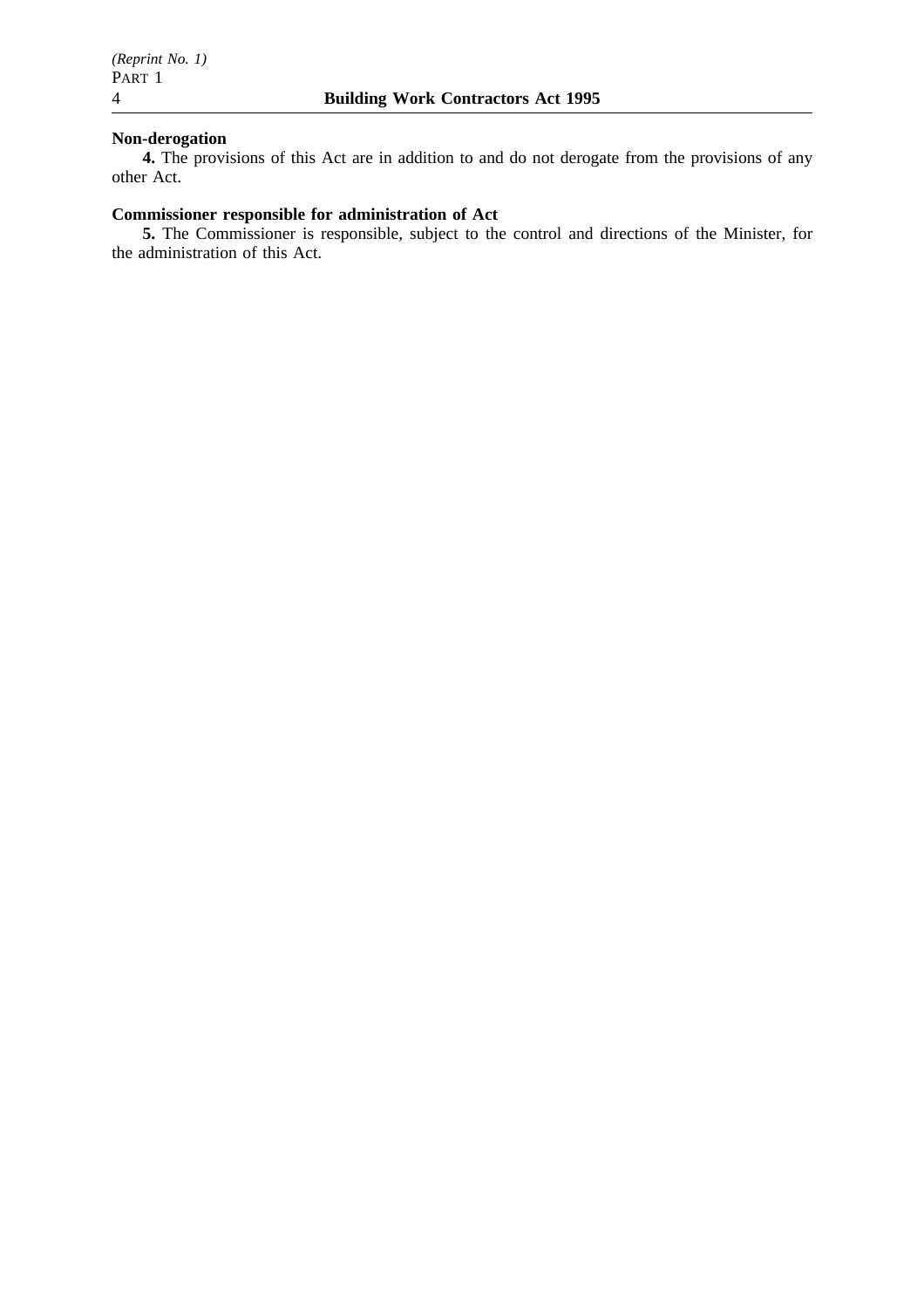# **PART 2 LICENSING OF BUILDING WORK CONTRACTORS**

## **Obligation of building work contractors to be licensed**

**6.** (1) A person must not—

- *(a)* carry on business as a building work contractor except as authorised by a licence under this Part; or
- *(b)* advertise or otherwise hold himself or herself out as being entitled to carry on business as a building work contractor unless authorised to carry on business as such a contractor by a licence under this Part.

## Maximum penalty: \$20 000.

(2) A person required by this Act to be licensed as a building work contractor is not entitled to any fee, other consideration or compensation under or in relation to a contract with another on whose behalf the person performed work as a building work contractor unless—

- *(a)* the person was authorised to perform the work under a licence; or
- *(b)* a court hearing proceedings for recovery of the fee, other consideration or compensation is satisfied that the person's failure to be so authorised resulted from inadvertence only.

## **Classes of licences**

**7.** (1) There are the following classes of licences for the purposes of this Act:

- *(a) building work contractors licence*—a licence authorising a person to carry on business as a building work contractor;
- *(b) building work contractors licence with conditions*—a licence authorising a person to carry on business as a building work contractor subject to conditions limiting the work that may be performed under the authority of the licence.
- (2) Conditions limiting the work that may be performed under the authority of a licence—
- *(a)* may be imposed by the Commissioner on the grant of the licence; and
- *(b)* may be varied or revoked by the Commissioner at any time on application by the licensed building work contractor.

# **Application for licence**

**8.** (1) An application for a licence must—

- *(a)* be made to the Commissioner in the manner and form approved by the Commissioner; and
- *(b)* be accompanied by the fee fixed by regulation.

(2) An applicant for a licence must provide the Commissioner with any information required by the Commissioner for the purposes of determining the application.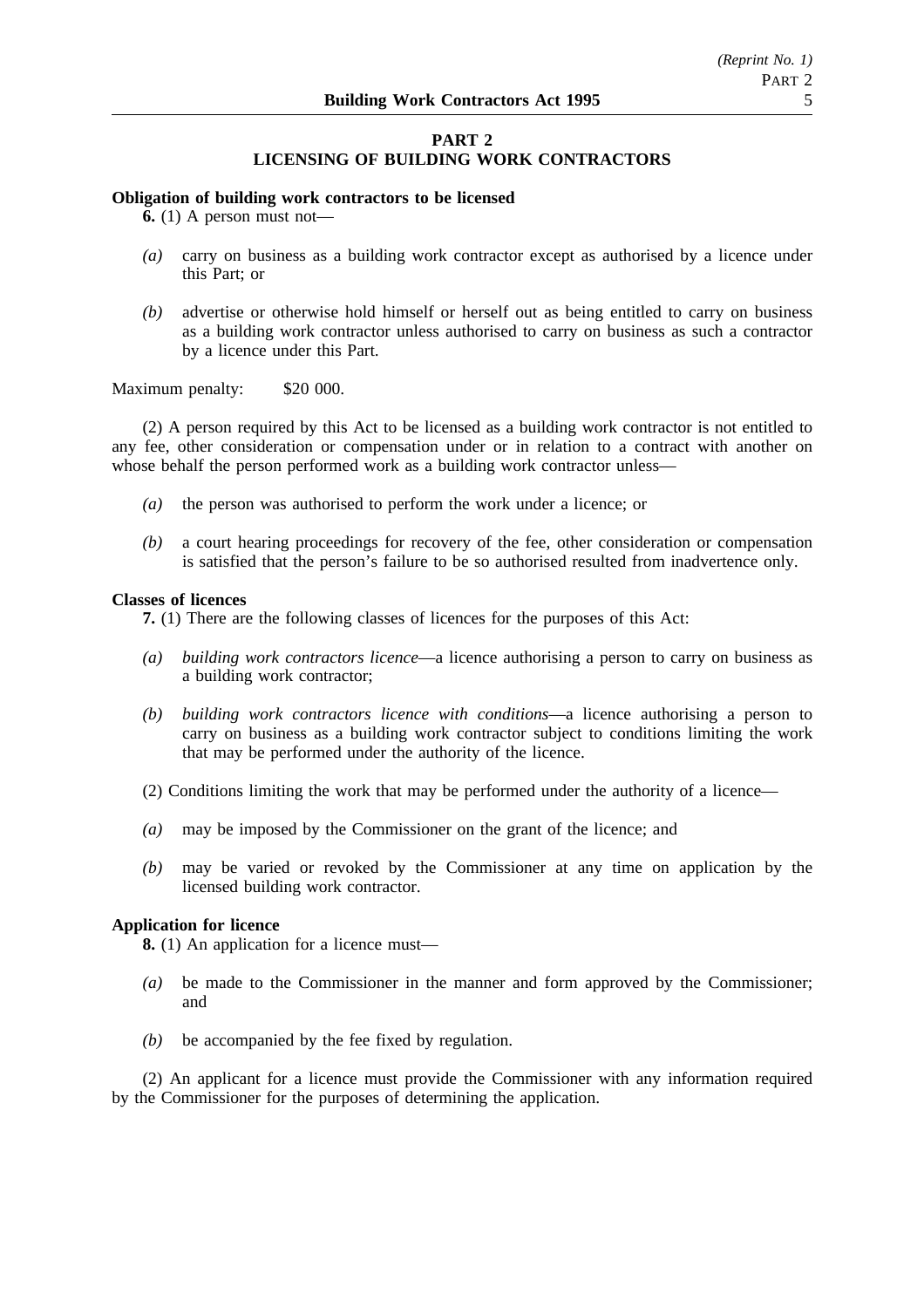# **Entitlement to be licensed**

**9.** (1) A natural person is entitled to be granted a licence if the person—

- *(a)* has—
	- (i) the qualifications and experience required by regulation for the kind of work authorised by the licence; or
	- (ii) subject to the regulations, qualifications and experience that the Commissioner considers appropriate having regard to the kind of work authorised by the licence; and
- *(b)* is not suspended or disqualified from practising or carrying on an occupation, trade or business under a law of this State, the Commonwealth, another State or a Territory of the Commonwealth; and
- *(c)* is not, and has not been, during the period of 10 years preceding the application for the licence, an undischarged bankrupt or subject to a composition or deed or scheme of arrangement with or for the benefit of creditors; and
- *(d)* has not been, during the period of 10 years preceding the application for the licence, a director of a body corporate wound up for the benefit of creditors—
	- (i) when the body corporate was being so wound up; or
	- (ii) within the period of 12 months preceding the commencement of the winding up; and
- *(e)* has sufficient business knowledge and experience and financial resources for the purpose of properly carrying on the business authorised by the licence; and
- *(f)* is a fit and proper person to be the holder of a licence.
- (2) A body corporate is entitled to be granted a licence if—
- *(a)* the body corporate—
	- (i) is not suspended or disqualified from practising or carrying on an occupation, trade or business under a law of this State, the Commonwealth, another State or a Territory of the Commonwealth; and
	- (ii) is not being wound up and is not under official management or in receivership; and
- *(b)* no director of the body corporate—
	- (i) is suspended or disqualified from practising or carrying on an occupation, trade or business under a law of this State, the Commonwealth, another State or a Territory of the Commonwealth; or
	- (ii) is, or has been, during the period of 10 years preceding the application for the licence, an undischarged bankrupt or subject to a composition or deed or scheme of arrangement with or for the benefit of creditors; or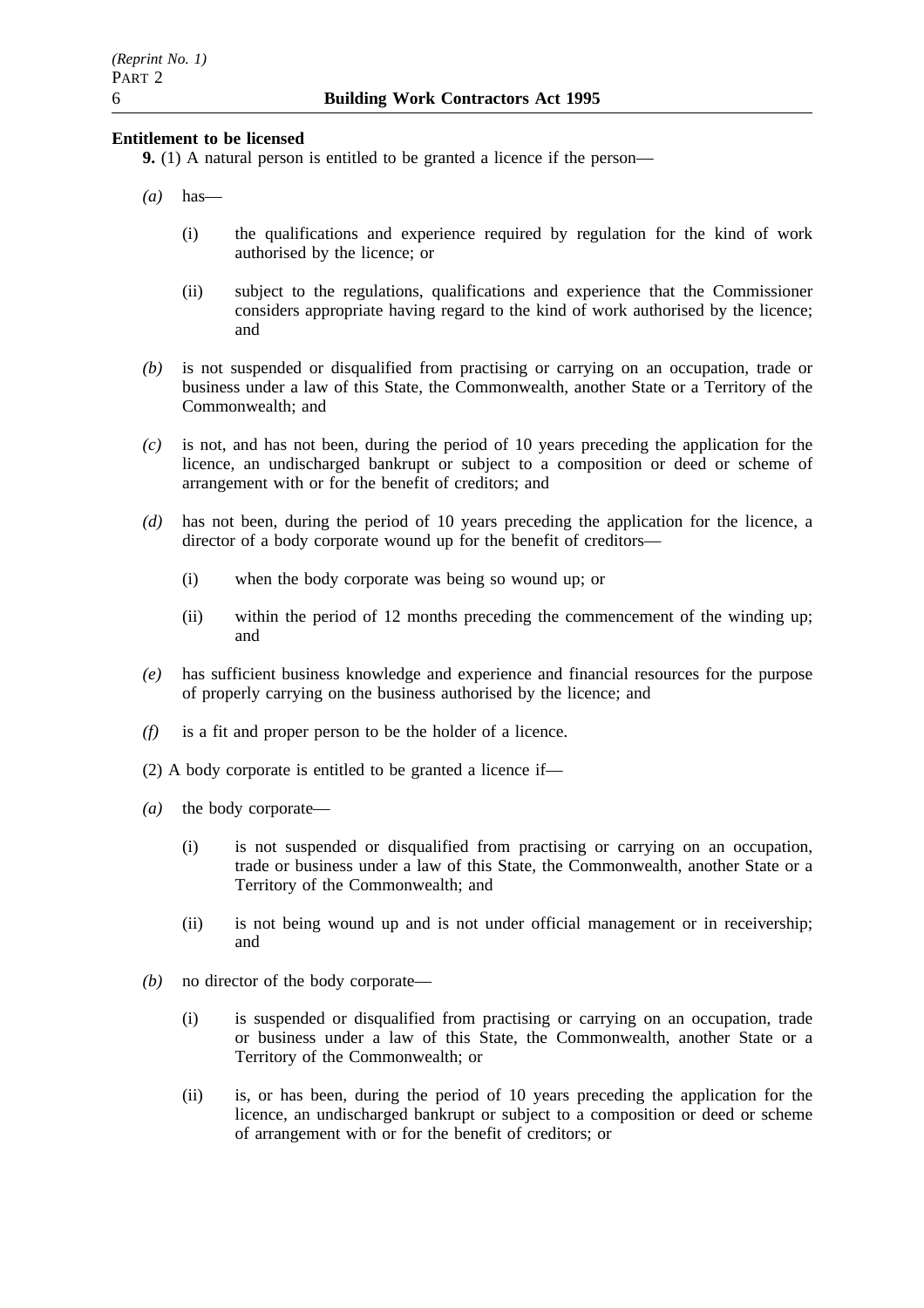- (iii) has been, during the period of 10 years preceding the application for the licence, a director of a body corporate wound up for the benefit of creditors—
	- (A) when the body corporate was being so wound up; or
	- (B) within the period of 12 months preceding the commencement of the winding up; and
- *(c)* the directors of the body corporate together have sufficient business knowledge and experience for the purpose of properly directing the business authorised by the licence; and
- *(d)* the body corporate has sufficient financial resources for the purpose of properly carrying on the business authorised by the licence; and
- *(e)* each director of the body corporate is a fit and proper person to be the director of a body corporate that is the holder of a licence.
- (3) If, on an application for a licence, the Commissioner—
- *(a)* is not satisfied that the applicant meets requirements as to qualifications, business knowledge, experience or financial resources; but
- *(b)* is satisfied that the applicant proposes to carry on business as a building work contractor in partnership with a person who does meet those requirements,

the Commissioner may, subject to the other provisions of this section, grant a licence to the applicant subject to the condition that the applicant not carry on business under the licence except in partnership with that person or some other person approved by the Commissioner.

# **Appeals**

**10.** (1) An applicant for a licence may appeal to the District Court against a decision of the Commissioner refusing the application.

(2) Subject to subsection (4), an appeal must be instituted within one month of the making of the decision appealed against or such longer period as the District Court may allow.

(3) The Commissioner must, if so required by the applicant, state in writing the reasons for the Commissioner's decision to refuse the application.

(4) If the reasons of the Commissioner are not given in writing at the time of making the decision and the applicant (within one month of the making of the decision) requires the Commissioner to state the reasons in writing, the time for instituting an appeal runs from the time at which the applicant receives the written statement of those reasons.

(5) Except as determined by the District Court, an appeal is to be conducted by way of a fresh hearing and for that purpose the Court may receive evidence given orally or, if the Court determines, by affidavit.

- (6) The District Court may, on the hearing of an appeal—
- *(a)* affirm the decision appealed against or rescind the decision and substitute a decision that the Court thinks appropriate; and
- *(b)* make any other order that the case requires (including an order for costs).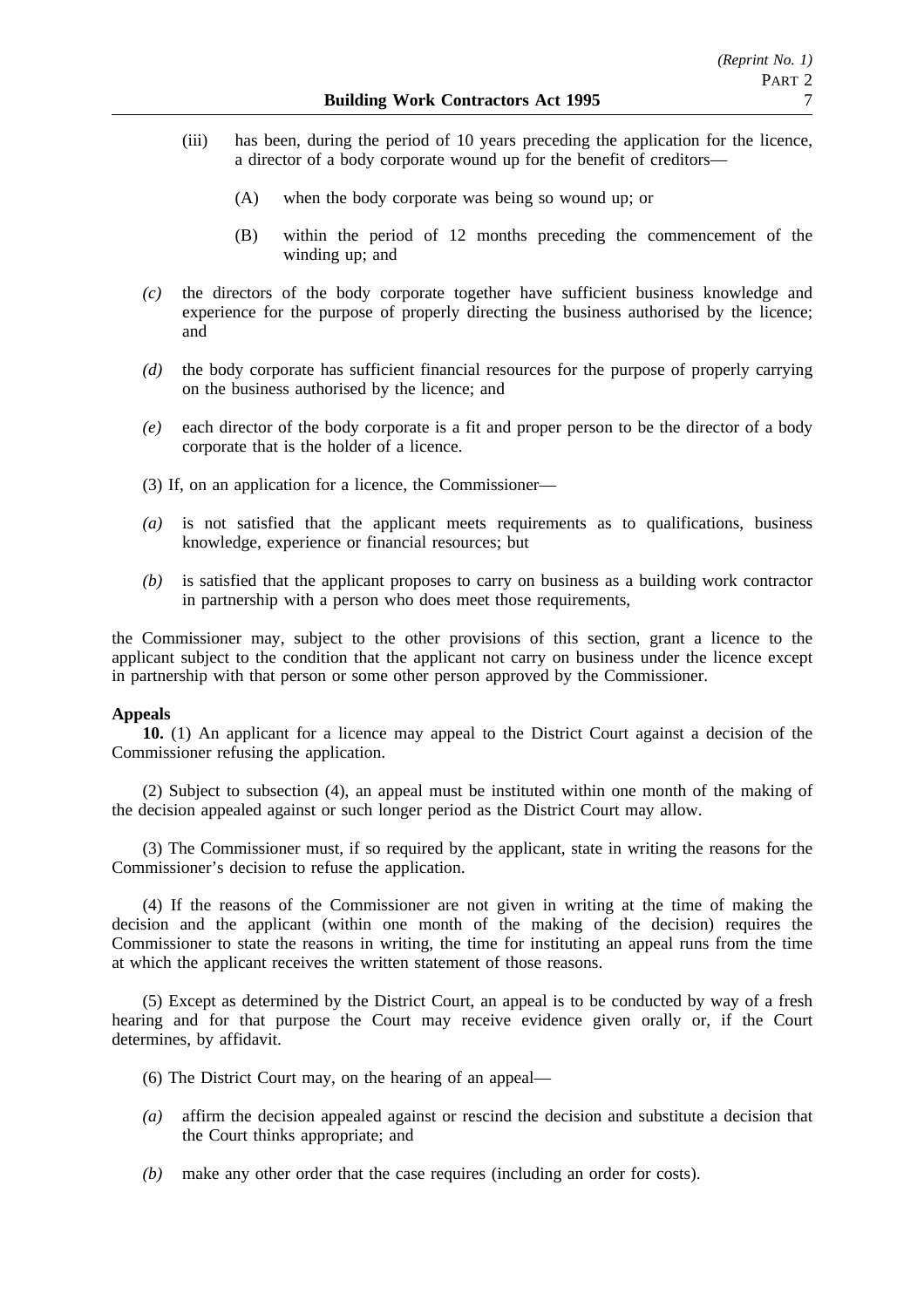# **Duration of licence and fee and return**

- **11.** (1) A licence remains in force (except for any period for which it is suspended) until—
- *(a)* the licence is surrendered or cancelled; or
- *(b)* the licensed building work contractor dies or, in the case of a licensed body corporate, is dissolved.
- (2) A licensed building work contractor must, at intervals fixed by regulation—
- *(a)* pay to the Commissioner the fee fixed by regulation; and
- *(b)* lodge with the Commissioner a return in the manner and form required by the Commissioner.

(3) If a licensed building work contractor fails to pay the fee or lodge the return in accordance with subsection (2), the Commissioner may, by notice in writing, require the contractor to make good the default and, in addition, to pay to the Commissioner the amount fixed by regulation as a penalty for default.

(4) If the licensed building work contractor fails to comply with the notice within 28 days after service of the notice, the contractor's licence is cancelled.

(5) The Commissioner must notify the building work contractor in writing of the cancellation of the contractor's licence.

(6) A licensed building work contractor may surrender the licence.

(7) In this section—

"**licensed building work contractor**" includes a licensed building work contractor whose licence has been suspended.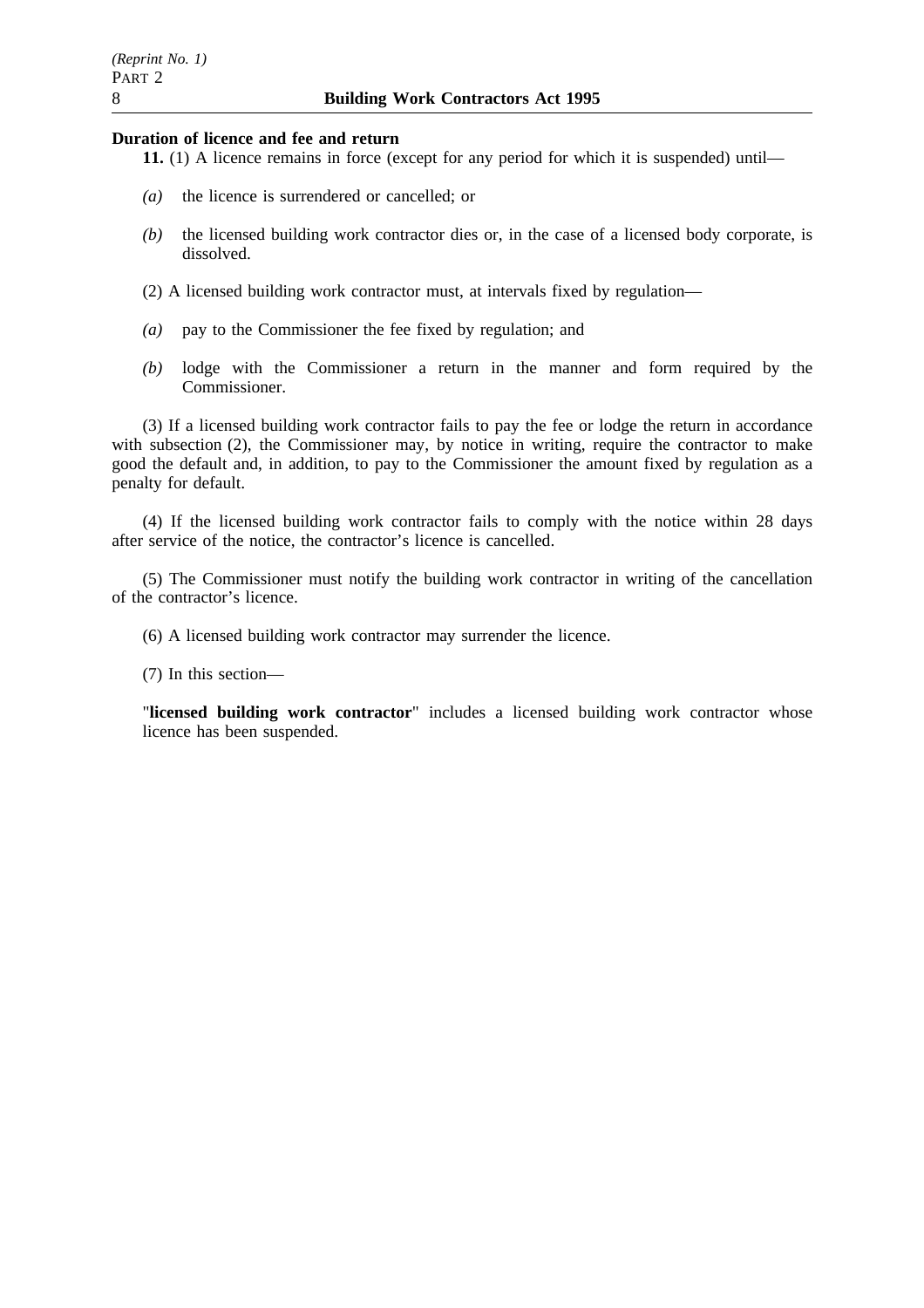# **PART 3 REGISTRATION OF BUILDING WORK SUPERVISORS**

# **Building work must be supervised by registered and approved supervisors**

**12.** (1) A licensed building work contractor must ensure—

- *(a)* that there is a registered building work supervisor approved by the Commissioner under this Act as a building work supervisor in relation to the contractor's business at all times during the currency of the licence; and
- *(b)* that building work of any kind performed under the authority of the licence is properly supervised by a registered building work supervisor—
	- (i) who is so approved in relation to the contractor's business; and
	- (ii) whose registration authorises the supervision of building work of that kind.

(2) Subsection  $(1)(b)$  does not apply in relation to building work that is properly supervised by a registered architect.

- (3) If for a period exceeding 28 days—
- *(a)* there is not a registered building work supervisor approved in relation to a licensed building work contractor's business as required by subsection (1); or
- *(b)* building work performed under the authority of a licence is not supervised as required by that subsection,

the licence is suspended until the contractor complies with the requirements of subsection (1).

(4) The Commissioner may, on application by a licensed building work contractor, exempt the contractor from compliance with subsection (1) for a period and subject to conditions determined by the Commissioner if the Commissioner is satisfied that the contractor has made suitable arrangements for all building work performed under the authority of the licence to be properly supervised by a person who is, in the opinion of the Commissioner, competent to perform that function.

(5) The Commissioner may, of the Commissioner's own initiative or on application by a licensed building work contractor, if satisfied that there is proper cause to do so—

- *(a)* vary the period of an exemption under this section; or
- *(b)* vary or revoke the conditions of the exemption or impose a further condition; or
- *(c)* revoke the exemption.

# **Classes of registration**

**13.** (1) There are the following classes of registration for the purposes of this Act:

- *(a) building work supervisors registration*—registration authorising a person to supervise building work of any kind;
- *(b) building work supervisors registration with conditions*—registration as a building work supervisor subject to conditions limiting the work that may be supervised under the authority of the registration.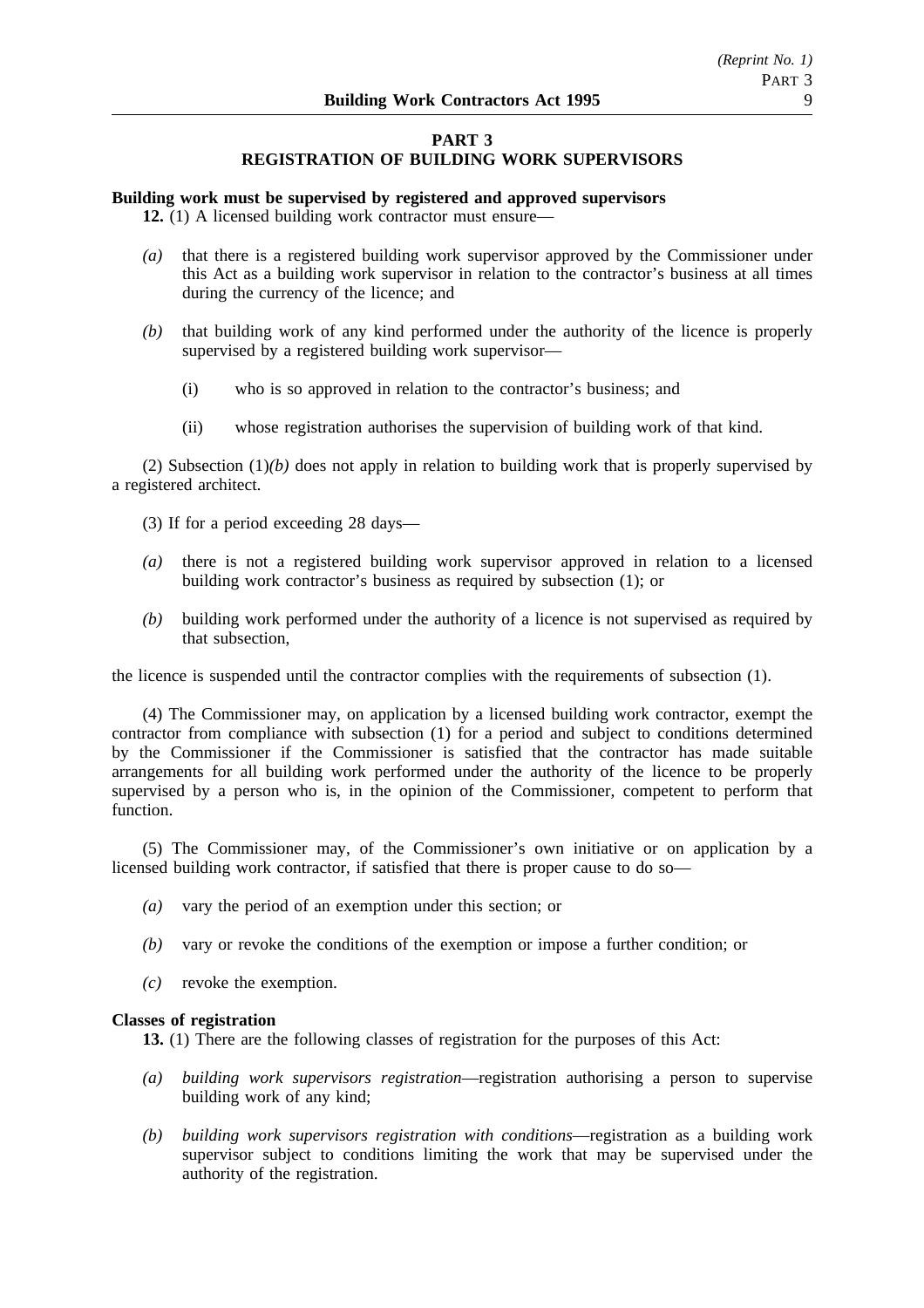- (2) Conditions limiting the work that may be supervised under the authority of registration—
- *(a)* may be imposed by the Commissioner on the grant of the registration; and
- *(b)* may be varied or revoked by the Commissioner at any time on application by the registered building work supervisor.

# **Registered architect to be taken to hold registration**

**14.** For the purposes of this Part, a registered architect is to be taken to hold building work supervisors registration.

# **Application for registration**

**15.** An application for registration must—

- *(a)* be made to the Commissioner in the manner and form approved by the Commissioner; and
- *(b)* except where the applicant is a licensed building work contractor—be accompanied by the fee fixed by regulation.

# **Entitlement to be registered**

**16.** A natural person is entitled to be registered if the person has—

- *(a)* the qualifications and experience required by regulation for the kind of work that the person would be authorised to supervise by the registration; or
- *(b)* subject to the regulations, qualifications and experience that the Commissioner considers appropriate having regard to the kind of work that the person would be authorised to supervise by the registration.

# **Appeals**

**17.** (1) An applicant for registration may appeal to the District Court against a decision of the Commissioner refusing the application.

(2) Subject to subsection (4), an appeal must be instituted within one month of the making of the decision appealed against or such longer period as the District Court may allow.

(3) The Commissioner must, if so required by the applicant, state in writing the reasons for the Commissioner's decision to refuse the application.

(4) If the reasons of the Commissioner are not given in writing at the time of making the decision and the applicant (within one month of the making of the decision) requires the Commissioner to state the reasons in writing, the time for instituting an appeal runs from the time at which the applicant receives the written statement of those reasons.

(5) Except as determined by the District Court, an appeal is to be conducted by way of a fresh hearing and for that purpose the Court may receive evidence given orally or, if the Court determines, by affidavit.

- (6) The District Court may, on the hearing of an appeal—
- *(a)* affirm the decision appealed against or rescind the decision and substitute a decision that the Court thinks appropriate; and
- *(b)* make any other order that the case requires (including an order for costs).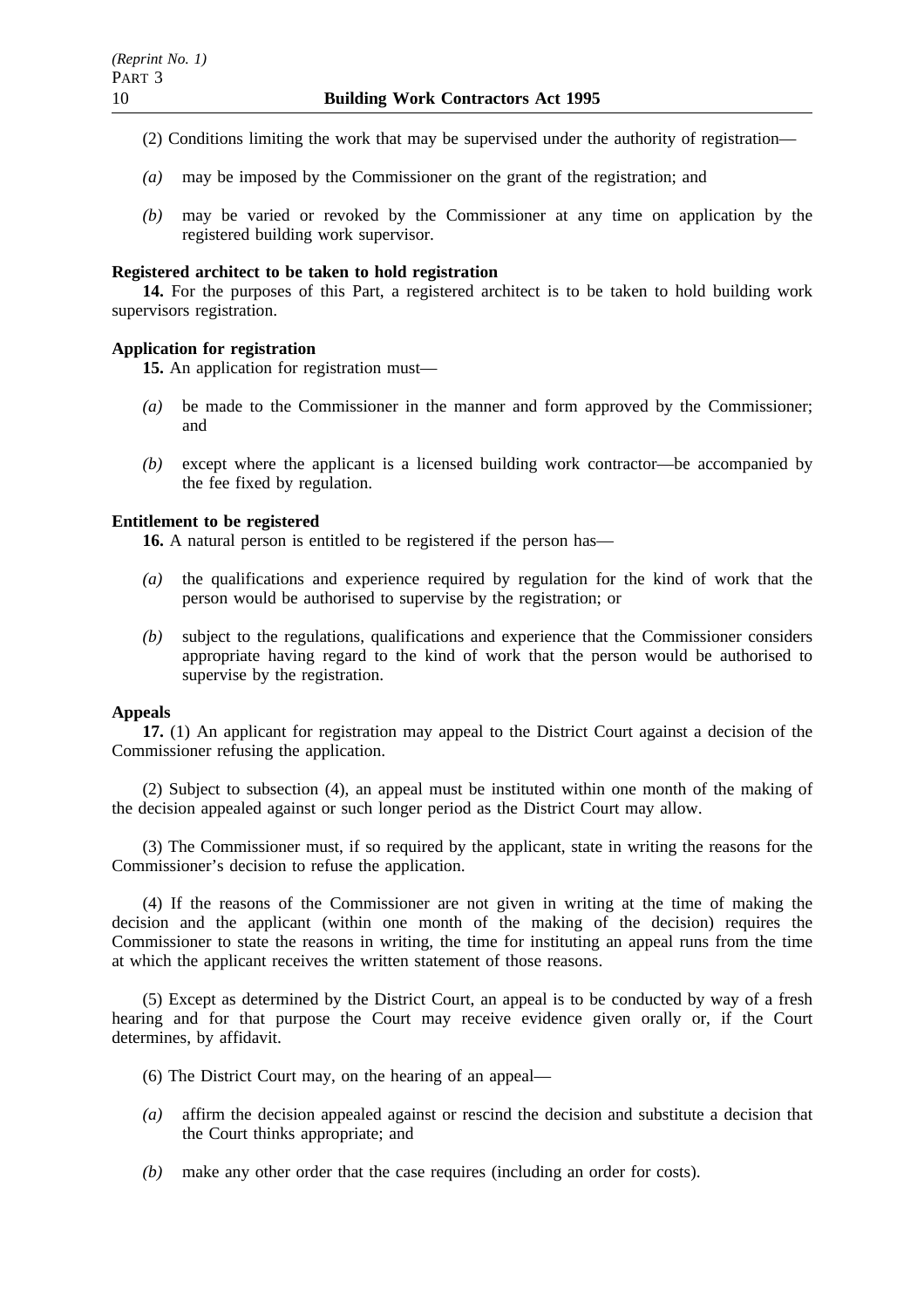## **Duration of registration and fee and return**

**18.** (1) Registration remains in force (except for any period for which it is suspended) until—

- *(a)* the registration is surrendered or cancelled; or
- *(b)* the registered building work supervisor dies.
- (2) A registered building work supervisor must, at intervals fixed by regulation—
- *(a)* pay to the Commissioner the fee fixed by regulation; and
- *(b)* lodge with the Commissioner a return in the manner and form required by the Commissioner.

(3) If a registered building work supervisor fails to pay the fee or lodge the return in accordance with subsection (2), the Commissioner may, by notice in writing, require the supervisor to make good the default and, in addition, to pay to the Commissioner the amount fixed by regulation as a penalty for default.

(4) If the registered building work supervisor fails to comply with the notice within 28 days after service of the notice, his or her registration is cancelled.

(5) The Commissioner must notify the building work supervisor in writing of the cancellation of his or her registration.

(6) A registered building work supervisor may surrender his or her registration.

(7) In this section—

"**registered building work supervisor**" includes a registered building work supervisor whose registration has been suspended.

# **Approval as building work supervisor in relation to licensed building work contractor's business**

**19.** (1) Subject to this section, the Commissioner may, on application by a licensed building work contractor, approve a person as a building work supervisor in relation to the contractor's business.

(2) If a licensed building work contractor is a registered building work supervisor authorised to supervise building work of a kind not more limited than that which the contractor is authorised to perform under the licence, the contractor is to be taken to have been approved by the Commissioner under this section as a building work supervisor in relation to the contractor's business.

(3) An application for approval must—

- *(a)* be made to the Commissioner in the manner and form approved by the Commissioner; and
- *(b)* be accompanied by the fee fixed by regulation.

(4) A person is not eligible to be approved as a building work supervisor in relation to a licensed building work contractor's business unless—

*(a)* the person is a registered building work supervisor; and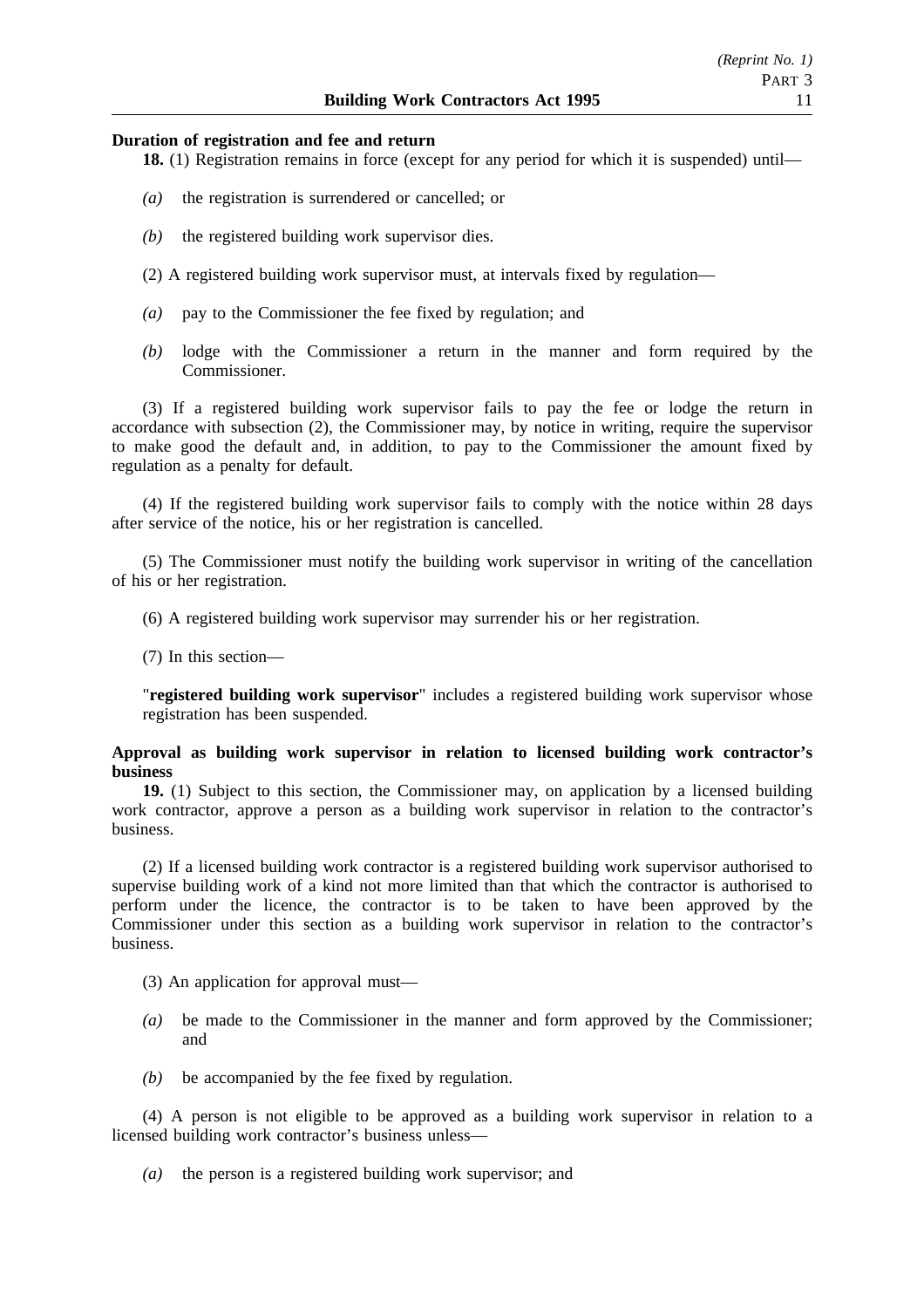- *(b)* the person is—
	- (i) if the building work contractor is a body corporate—a director of the body corporate; or
	- (ii) in any case—employed by the building work contractor under a contract of service.

(5) The Commissioner may refuse an application for approval of a person as a building work supervisor in relation to a licensed building work contractor's business—

- *(a)* if the person is not eligible to be so approved; or
- *(b)* if the person is already approved as a building work supervisor in relation to the business of a person other than the contractor.
- $(6)$  If—
- *(a)* a director of a body corporate that is a licensed building work contractor is approved as a building work supervisor in relation to the body's business; and
- *(b)* that person ceases to be a director of the body,

the body must ensure that, within 14 days after the person ceases to be a director, the Commissioner is notified in writing of that fact.

Maximum penalty: \$2 500. Expiation fee: \$80.

 $(7)$  If—

- *(a)* a licensed building work contractor carries on business in partnership with other persons licensed under this Act; and
- *(b)* the composition of the partnership changes or the partnership is dissolved,

the contractor must ensure that, within 14 days after the change in composition of the partnership or dissolution of the partnership, the Commissioner is notified in writing of that fact.

| Maximum penalty: | \$2 500. |
|------------------|----------|
| Expiation fee:   | \$80.    |

(8) If—

- *(a)* a person approved as a building work supervisor in relation to a licensed building work contractor's business has been employed by the contractor for the purpose of performing that function; and
- *(b)* the person ceases to be so employed by the contractor,

the contractor must ensure that, within 14 days after the cessation of that employment, the Commissioner is notified in writing of that fact.

Maximum penalty: \$2 500. Expiation fee: \$80.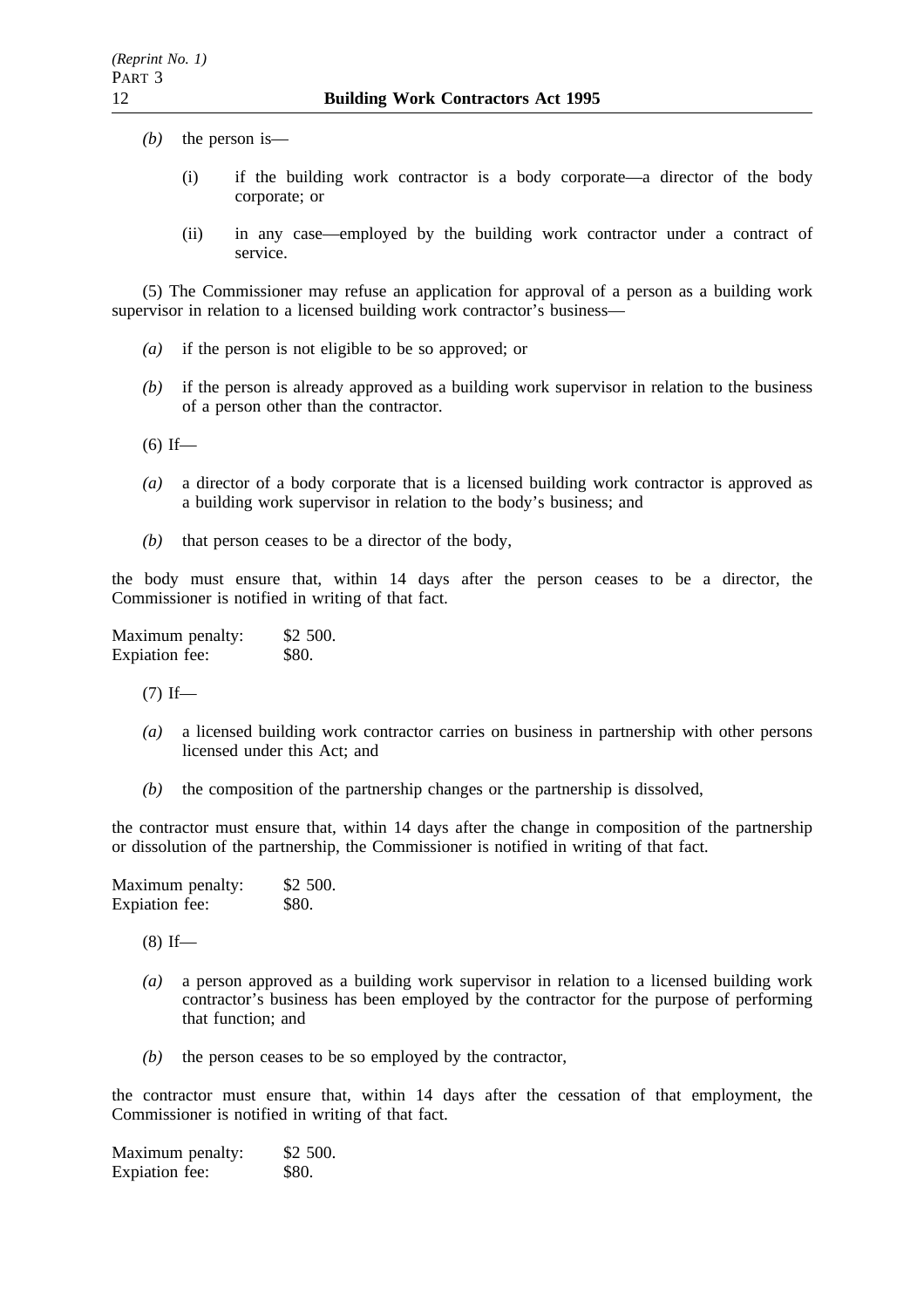(9) If the Commissioner is satisfied that a person approved as a building work supervisor in relation to a licensed building work contractor's business is no longer eligible to be so approved, the Commissioner must cancel the approval.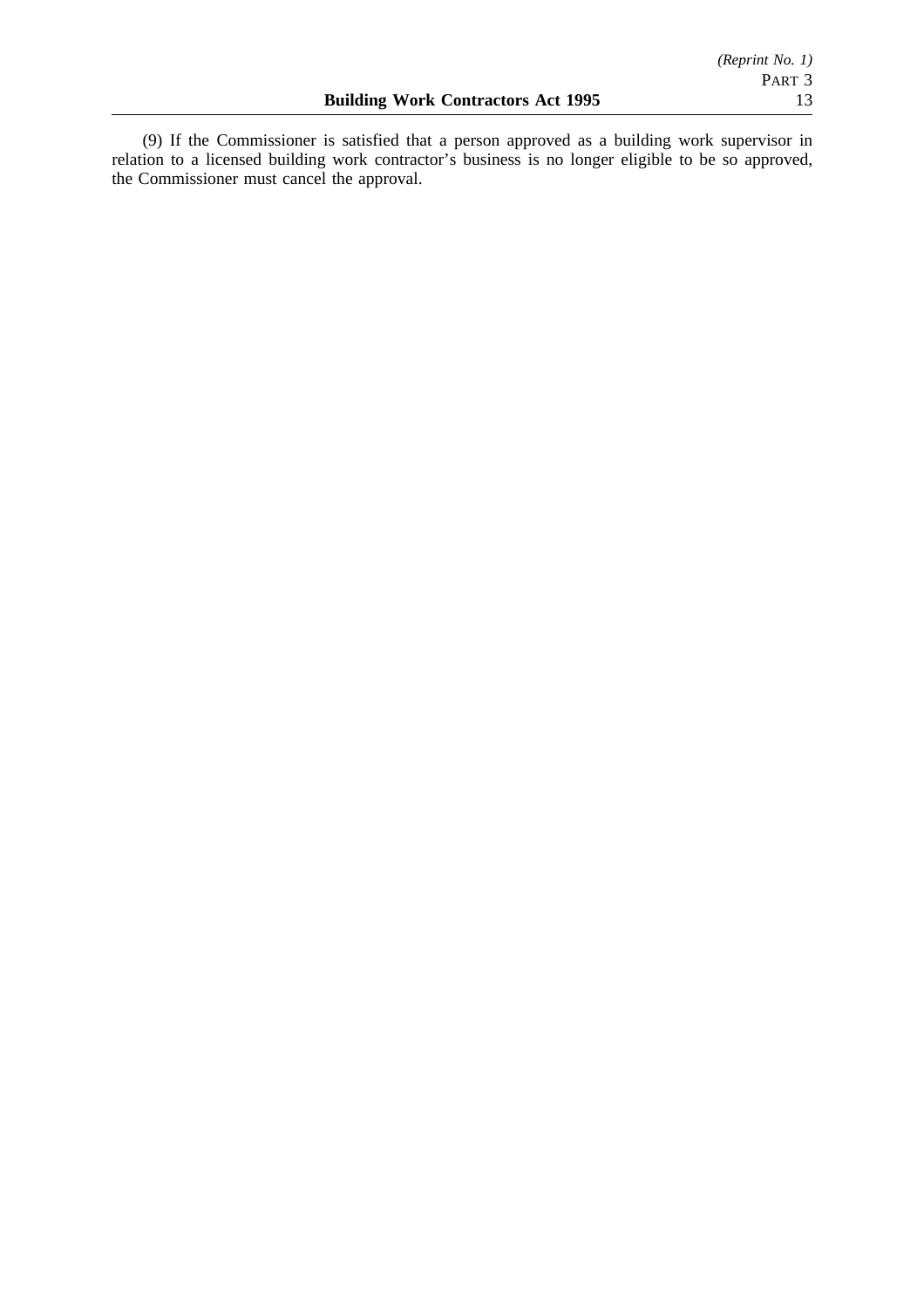# **PART 4**

# **DISCIPLINE OF BUILDING WORK CONTRACTORS, SUPERVISORS AND BUILDING CONSULTANTS**

# **Interpretation of Part**

**20.** In this Part—

# "**building work contractor**" includes—

- *(a)* a former building work contractor; and
- *(b)* a person licensed as a building work contractor, whether or not carrying on business as a building work contractor; and
- *(c)* a person formerly licensed as a building work contractor under this Act or as a builder under the repealed Act;

"**building consultant**" means a person (other than a registered architect) who carries on the business of giving advice or furnishing reports in respect of domestic building work (whether being work already performed, work in progress or work that may be required in the future), and includes a former building consultant;

"**building work supervisor**" includes—

- *(a)* a former building work supervisor; and
- *(b)* a person registered as a building work supervisor whether or not acting as a building work supervisor; and
- *(c)* a person formerly registered as a building work supervisor under this Act or the repealed Act;

"**director**" of a body corporate includes a former director of a body corporate.

# **Cause for disciplinary action**

**21.** (1) There is proper cause for disciplinary action against a building work contractor if—

- *(a)* licensing of the contractor was improperly obtained; or
- *(b)* the contractor has acted contrary to an assurance accepted by the Commissioner under the *Fair Trading Act 1987*; or
- *(c)* the contractor or another person has acted contrary to this Act or otherwise unlawfully, or improperly, negligently or unfairly, in the course of conducting, or being employed or otherwise engaged in, the business of the contractor; or
- *(d)* the contractor has failed to comply with an order made by a court under Part 5; or
- *(e)* events have occurred such that the contractor would not be entitled to be licensed as a building work contractor if the contractor were to apply for a licence.
- (2) There is proper cause for disciplinary action against a building work supervisor if—
- *(a)* registration of the supervisor was improperly obtained; or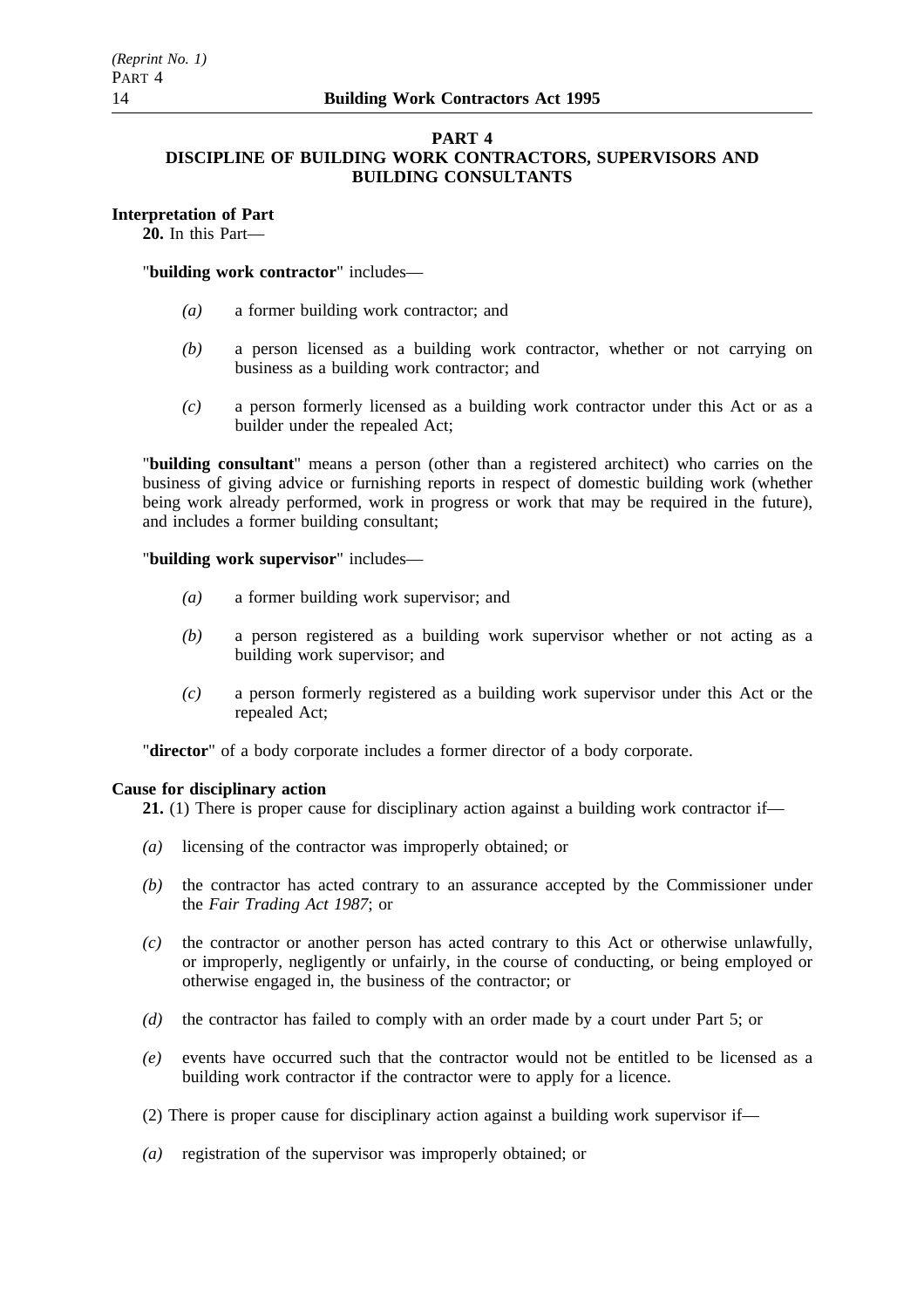- *(b)* the supervisor has acted unlawfully, improperly, negligently or unfairly in the course of acting as a building work supervisor.
- (3) There is proper cause for disciplinary action against a building consultant if—
- *(a)* the consultant has acted contrary to an assurance accepted by the Commissioner under the *Fair Trading Act 1987*; or
- *(b)* the consultant has acted unlawfully, improperly, negligently or unfairly in the course of acting as a building consultant.

(4) Disciplinary action may be taken against each director of a body corporate that is a building work contractor or building consultant if there is proper cause for disciplinary action against the body corporate.

(5) Disciplinary action may not be taken against a person in relation to the act or default of another if that person could not reasonably be expected to have prevented the act or default.

(6) This section applies in relation to conduct occurring before or after the commencement of this section.

# **Complaints**

**22.** The Commissioner or any other person may lodge with the District Court a complaint setting out matters that are alleged to constitute grounds for disciplinary action under this Part.

# **Hearing by District Court**

**23.** (1) On the lodging of a complaint, the District Court may conduct a hearing for the purpose of determining whether the matters alleged in the complaint constitute grounds for disciplinary action under this Part.

(2) Without limiting the usual powers of the District Court, the Court may during the hearing—

- *(a)* allow an adjournment to enable the Commissioner to investigate or further investigate matters to which the complaint relates; and
- *(b)* allow the modification of the complaint or additional allegations to be included in the complaint subject to any conditions as to adjournment and notice to parties and other conditions that the Court may think fit to impose.

# **Participation of assessors in disciplinary proceedings**

**24.** In any proceedings under this Part, the District Court will, if the judicial officer who is to preside at the proceedings so determines, sit with assessors selected in accordance with schedule 1.

# **Disciplinary action**

**25.** (1) On the hearing of a complaint, the District Court may, if it is satisfied on the balance of probabilities that there is proper cause for taking disciplinary action against the person to whom the complaint relates, by an order or orders do one or more of the following:

- *(a)* reprimand the person;
- *(b)* impose a fine not exceeding \$8 000 on the person;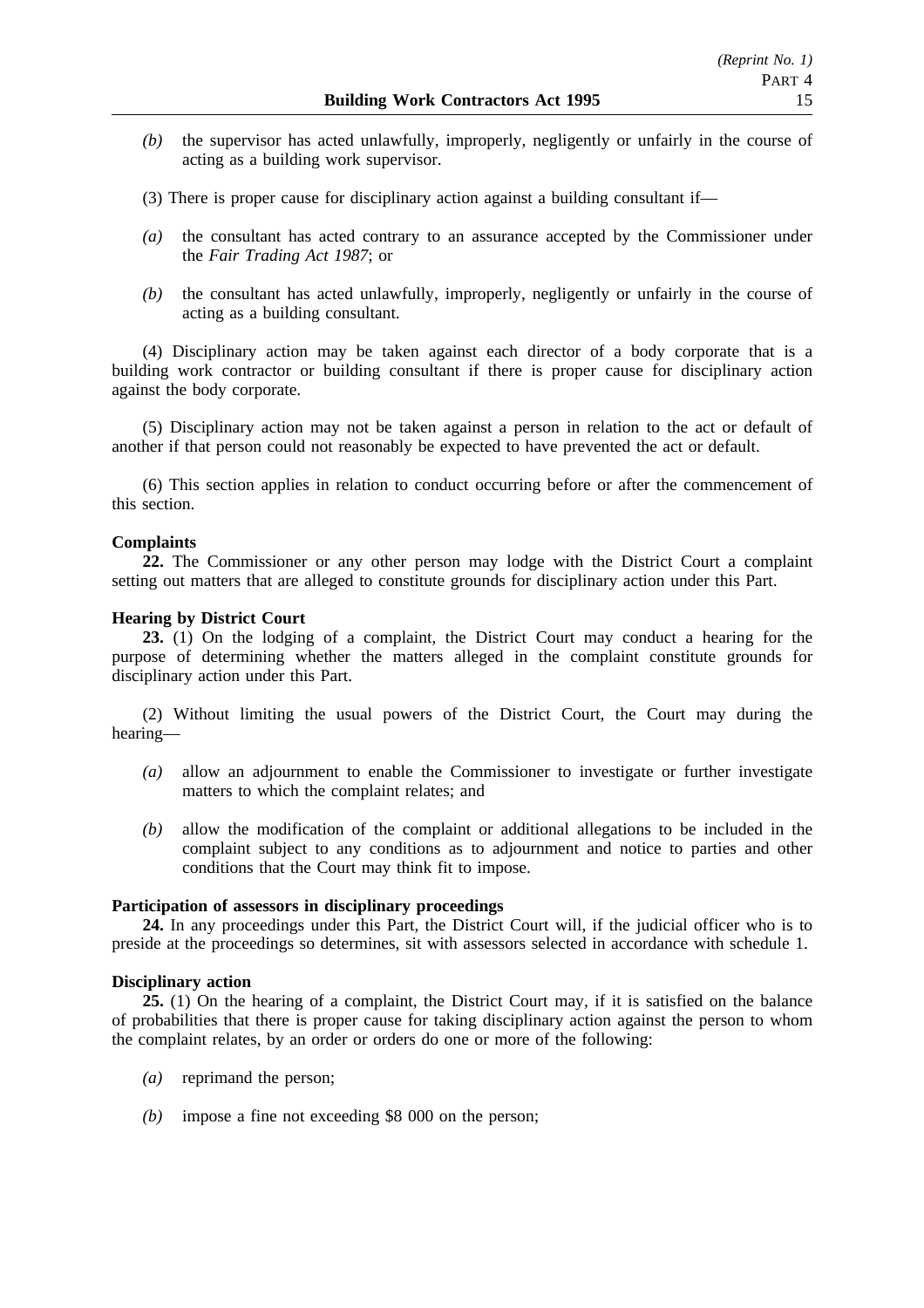- *(c)* in the case of a person who is licensed as a building work contractor or registered as a building work supervisor—
	- (i) impose conditions or further conditions on the licence or registration;
	- (ii) suspend the licence or registration for a specified period or until the fulfilment of stipulated conditions or until further order;
	- (iii) cancel the licence or registration;
- *(d)* disqualify the person from being licensed or registered under this Act;
- *(e)* prohibit the person from being employed or otherwise engaged in the business of a building work contractor;
- *(f)* prohibit the person from being a director of a body corporate that is a building work contractor;
- *(g)* prohibit the person from carrying on business as a building consultant;
- *(h)* prohibit the person from being employed or otherwise engaged in the business of a building consultant;
- *(i)* prohibit the person from being a director of a body corporate that is a building consultant.
- (2) The District Court may—
- *(a)* stipulate that a disqualification or prohibition is to apply—
	- (i) permanently; or
	- (ii) for a specified period; or
	- (iii) until the fulfilment of stipulated conditions; or
	- (iv) until further order;
- *(b)* stipulate that an order relating to a person is to have effect at a specified future time.
- $(3)$  If—
- *(a)* a person has been found guilty of an offence; and
- *(b)* the circumstances of the offence form, in whole or in part, the subject matter of the complaint,

the person is not liable to a fine under this section in respect of conduct giving rise to the offence.

# **Contravention of orders**

**26.** If a person—

*(a)* is employed or otherwise engages in the business of a building work contractor or building consultant; or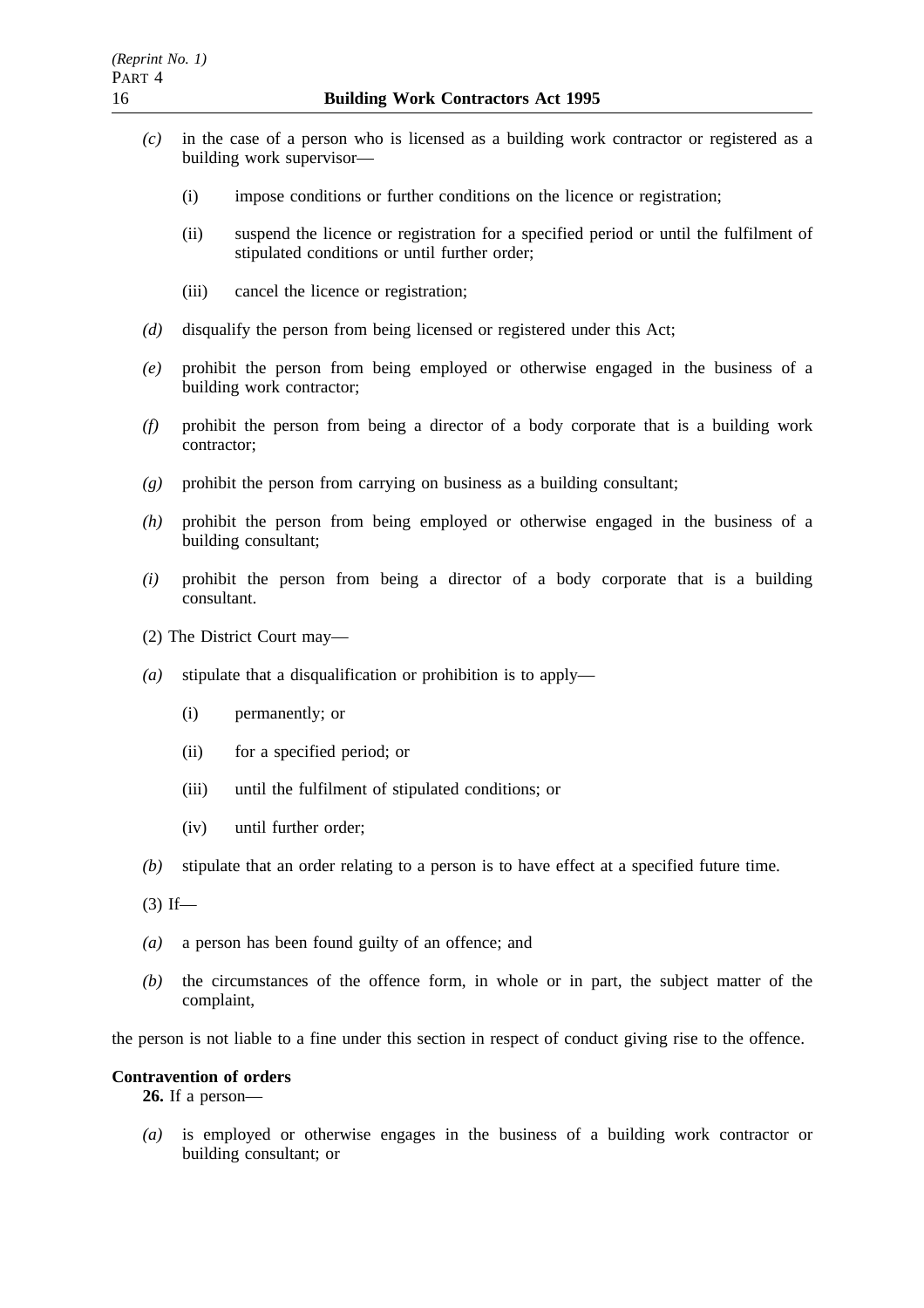- *(b)* becomes a director of a body corporate that is a building work contractor or building consultant; or
- *(c)* carries on business as a building consultant,

in contravention of an order of the District Court, that person and the building work contractor or building consultant are each guilty of an offence.

Maximum penalty: \$35 000 or imprisonment for 6 months.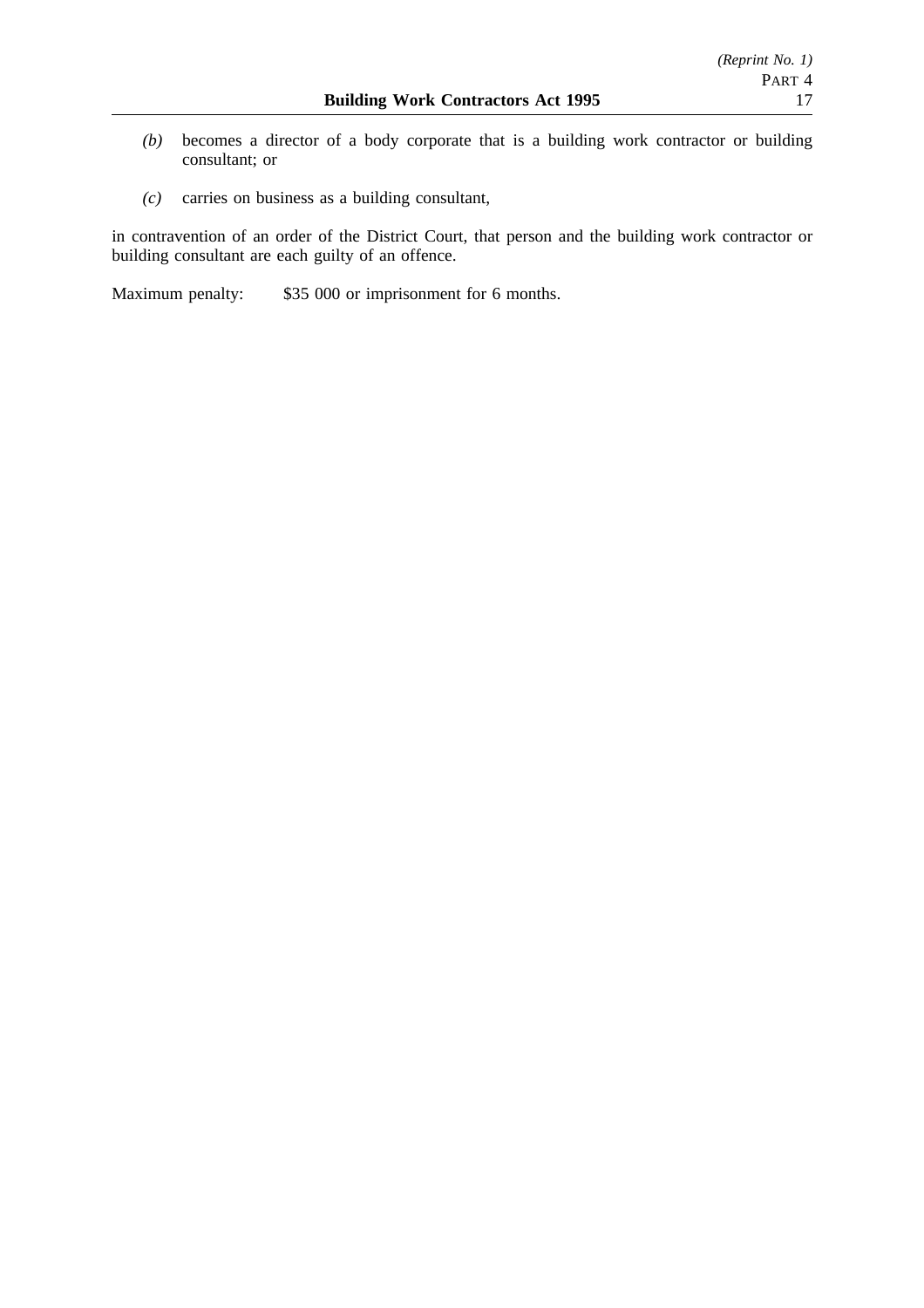# **PART 5**

# **PROVISIONS WITH RESPECT TO DOMESTIC BUILDING WORK**

# **DIVISION 1—REQUIREMENTS IN RELATION TO CERTAIN DOMESTIC BUILDING WORK CONTRACTS**

## **Application of Division**

27. (1) This Division applies to a contract entered into on or after 1 May 1987<sup>1</sup>.

(2) This Division does not apply to a contract for the performance of minor domestic building work.

(3) The requirement that the terms of payment be included in a domestic building work contract applies only to a contract entered into on or after the commencement of this Division.

<sup>1.</sup> 1 May 1987 was the date of commencement of the corresponding Division of the repealed *Builders Licensing Act 1986*.

## **Formal requirements in relation to domestic building work contracts**

**28.** (1) The following requirements must be complied with in relation to a domestic building work contract:

- *(a)* the contract must be in writing;
- *(b)* the contract must set out in full all the contractual terms;
- *(c)* the contract must set out the name in which the building work contractor carries on business under the contractor's licence, the contractor's licence number and the names and licence numbers of any other persons with whom the contractor carries on business as a building work contractor in partnership;
- *(d)* the contract must comply with any requirements of the regulations as to the contents of domestic building work contracts;
- *(e)* the contract must be signed by the building work contractor and the building owner personally or through an agent authorised to act on behalf of the contractor or building owner;
- *(f)* the building owner must be given a copy of the signed contract as soon as reasonably practicable after it has been signed by both parties together with a notice in the prescribed form containing the prescribed information;
- *(g)* the copy of the contract and the notice given to the building owner must (apart from signatures or initials) be readily legible.

(2) If any of the requirements of subsection (1) is not complied with, the building work contractor is guilty of an offence.

Maximum penalty: \$5 000.

#### **Price and domestic building work contracts**

**29.** (1) Subject to this Division, a domestic building work contract must stipulate a specific price for the performance of the building work specified in the contract, being a price that is fixed and not subject to change, and the terms of payment.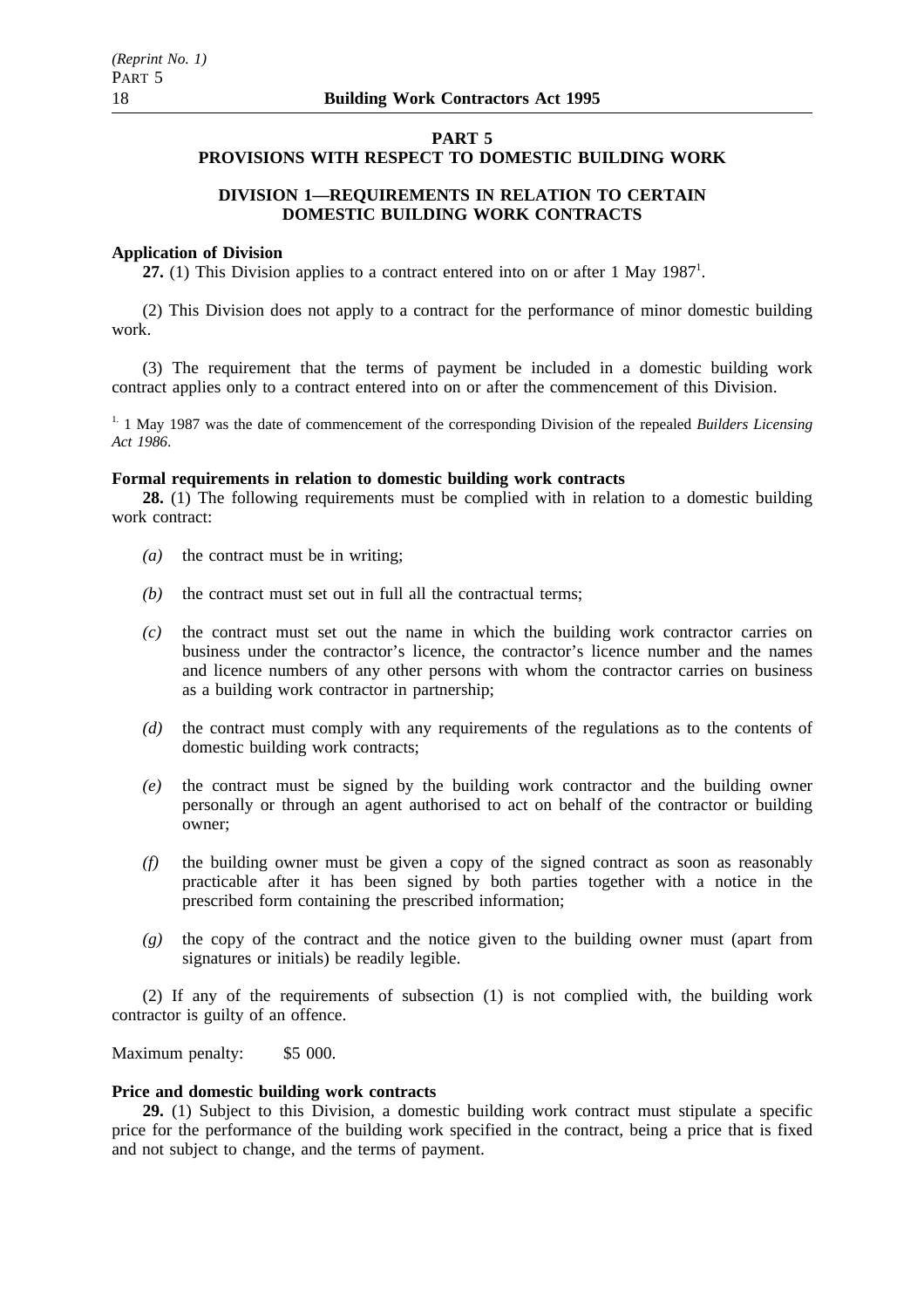(2) If a domestic building work contract stipulates that building work is to be completed within a specified period, it is lawful to include a rise-and-fall clause in the contract.

(3) A building work contractor is not entitled to the benefit of a rise-and-fall clause in relation to any part of the building work performed after the end of the period stipulated for completion of the building work.

(4) However, a building work contractor is entitled to the benefit of a rise-and-fall clause in respect of a part of the building work performed after the end of the period stipulated for completion of the building work if—

- *(a)* the contract provides for extension of the stipulated period; and
- *(b)* the delay in completing the building work was the fault of the building owner or due to some cause beyond the control of the contractor that the contractor could not reasonably be expected to have foreseen at the time the contract was made; and
- *(c)* the contractor, as soon as reasonably practicable after becoming aware of the likelihood of delay in the completion of the building work, gave notice in writing to the building owner or an agent authorised to act on behalf of the building owner extending the period for completion and specifying the cause of the delay; and
- *(d)* the building work was completed as soon as reasonably practicable in the circumstances.

(5) Despite the preceding provisions of this section, it is lawful to include in a domestic building work contract a provision entitling the building work contractor to recover—

- *(a)* the actual cost to be incurred—
	- (i) in acquiring materials specified in the contract;
	- (ii) in performing work specified in the contract,

together with an additional amount not exceeding 10 per cent, or such other percentage as may be prescribed, of that cost; and

*(b)* other amounts, unliquidated at the time of the contract, of a kind stipulated by the regulations.

- *(a)* a domestic building work contract includes a rise-and-fall clause or a provision referred to in subsection (5); and
- *(b)* as a result the price specified in the contract for the building work or part of the building work or for any labour or materials may change or is an estimate only,

the contract must contain the statement "This Price May Change" or "Estimate Only" (as the case may require) set out in the contract immediately alongside or below the price to which it relates.

(7) If more than one price of a kind referred to in subsection (6) is specified in a domestic building work contract, the prices must be set out in a single list in the contract.

(8) A price specified in a domestic building work contract that is an estimate only must be a fair and reasonable estimate.

 $(6)$  If—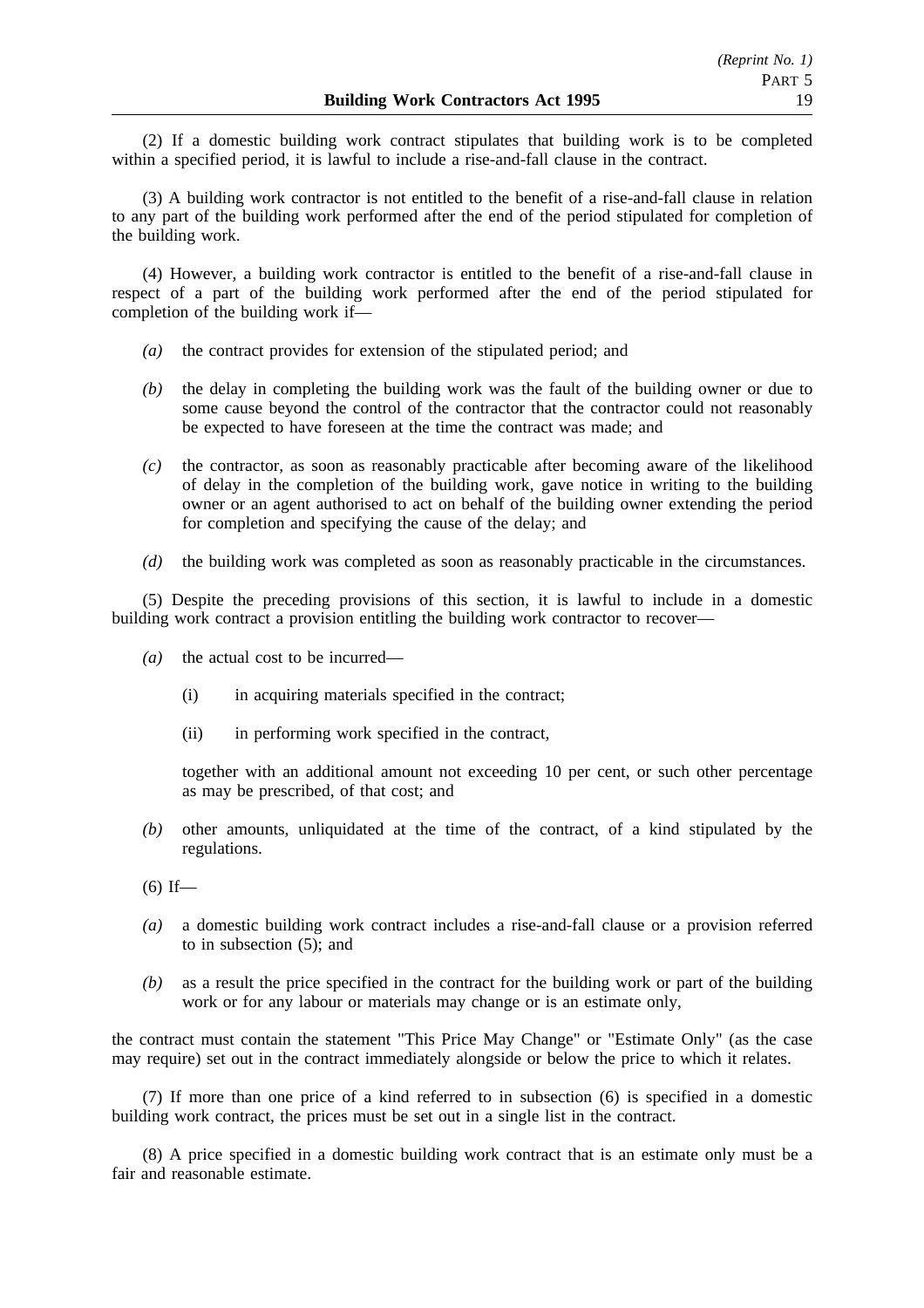(9) If any of the requirements of this section is not complied with, the building work contractor is guilty of an offence.

Maximum penalty: \$5 000.

(10) In this section—

"**rise-and-fall clause**" means a contractual provision under which a price stipulated for performance of domestic building work may change to reflect changes in the costs of labour (including related overhead expenses) and materials to be incurred by the building work contractor.

# **Payments under or in relation to domestic building work contracts**

**30.** (1) A person must not demand or require that a payment be made under a domestic building work contract or preliminary work contract by the person for whom work is to be performed under the contract unless the payment—

- *(a)* constitutes a genuine progress payment in respect of work already performed; or
- *(b)* is of a kind authorised under the regulations.

Maximum penalty: \$5 000.

(2) If it is proved, in proceedings for an offence against subsection (1), that the defendant received a payment other than a payment referred to in paragraph *(a)* or *(b)*, it is to be presumed, in the absence of proof to the contrary, that the defendant demanded or required the payment.

(3) The building owner under a domestic building work contract is not obliged to make a progress payment in respect of building work performed under the contract unless the building work contractor has requested the payment by notice in writing given to the building owner or an agent authorised to act on behalf of the building owner.

(4) In this section—

"**preliminary work contract**" means a contract—

- *(a)* that is collateral to or otherwise related to an existing or contemplated domestic building work contract; and
- *(b)* that provides for the performance of work that is preliminary or ancillary to the domestic building work that is or would be required to be performed under such contract.

# **Exhibition houses**

**31.** (1) If a house is, or has been, made available for inspection by the public with a view to inducing persons to enter into contracts with a building work contractor for the construction of similar houses—

*(a)* the contractor must, on request by a person inspecting the house, make copies of the plans and specifications of the house available for inspection by the person; and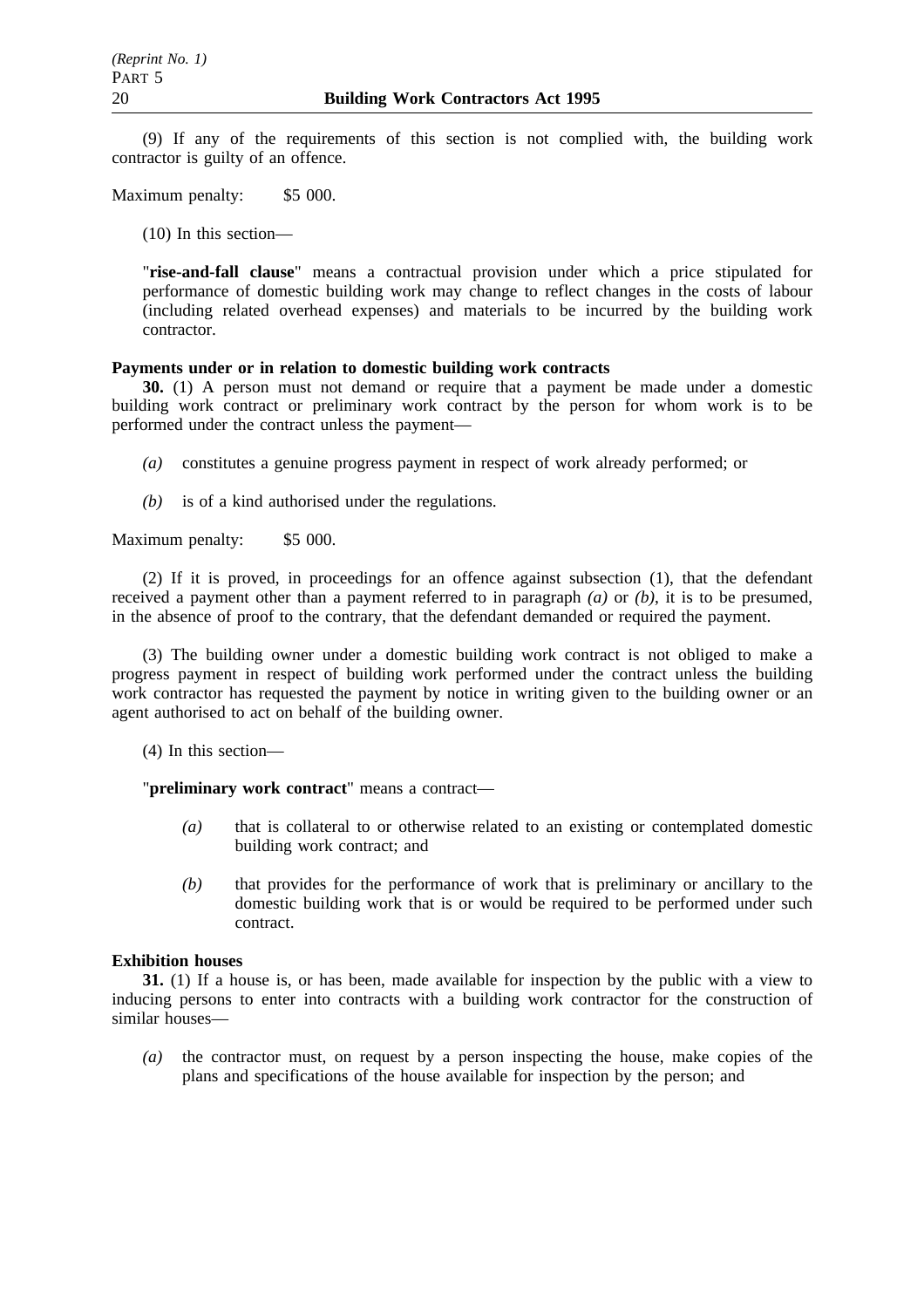*(b)* a contract entered into with the contractor by a person who, to the knowledge of the contractor, inspected the house and sought the construction of a similar house is to be taken to contain a warranty that the house to be constructed by the contractor will be constructed according to the same plans and specifications and to the same standards of work and materials as those of the house inspected by the person (except to the extent that the contract specifically provides for any departure from those plans, specifications and standards).

(2) A building work contractor who fails to comply with the requirements of subsection (1)*(a)* is guilty of an offence.

Maximum penalty: \$5 000. Expiation fee: \$160.

# **DIVISION 2—STATUTORY WARRANTIES**

## **Statutory warranties**

**32.** (1) This section applies to a contract entered into on or after 22 January 1987<sup>1</sup>.

(2) The following warranties on the part of the building work contractor are implied in every domestic building work contract:

- *(a)* a warranty that the building work will be performed in a proper manner to accepted trade standards and in accordance with the plans and specifications agreed to by the parties;
- *(b)* a warranty that all materials to be supplied by the contractor for use in the building work will be good and proper;
- *(c)* a warranty that the building work will be performed in accordance with all statutory requirements;
- *(d)* if the contract does not stipulate a period within which the building work must be completed—a warranty that the building work will be performed with reasonable diligence;
- *(e)* if the building work consists of the construction of a house—a warranty that the house will be reasonably fit for human habitation;
- *(f)* if the building owner has expressly made known to the contractor, or an employee or agent of the contractor, the particular purpose for which the building work is required, or the result that the building owner desires the building work to achieve, so as to show that the building owner relies on the contractor's skill and judgment—a warranty that the building work and any materials used in performing the building work will be reasonably fit for that purpose or of such a nature and quality that they might reasonably be expected to achieve that result.

(3) A person who has purchased or otherwise acquired a house succeeds to the rights of the person's predecessor in title in respect of statutory warranties.

(4) If a person has purchased a house from a building work contractor who performed domestic building work in relation to the house, the purchaser has rights under statutory warranties as if the house had been purchased from a third party for whom the vendor had performed the building work under a contract subject to statutory warranties.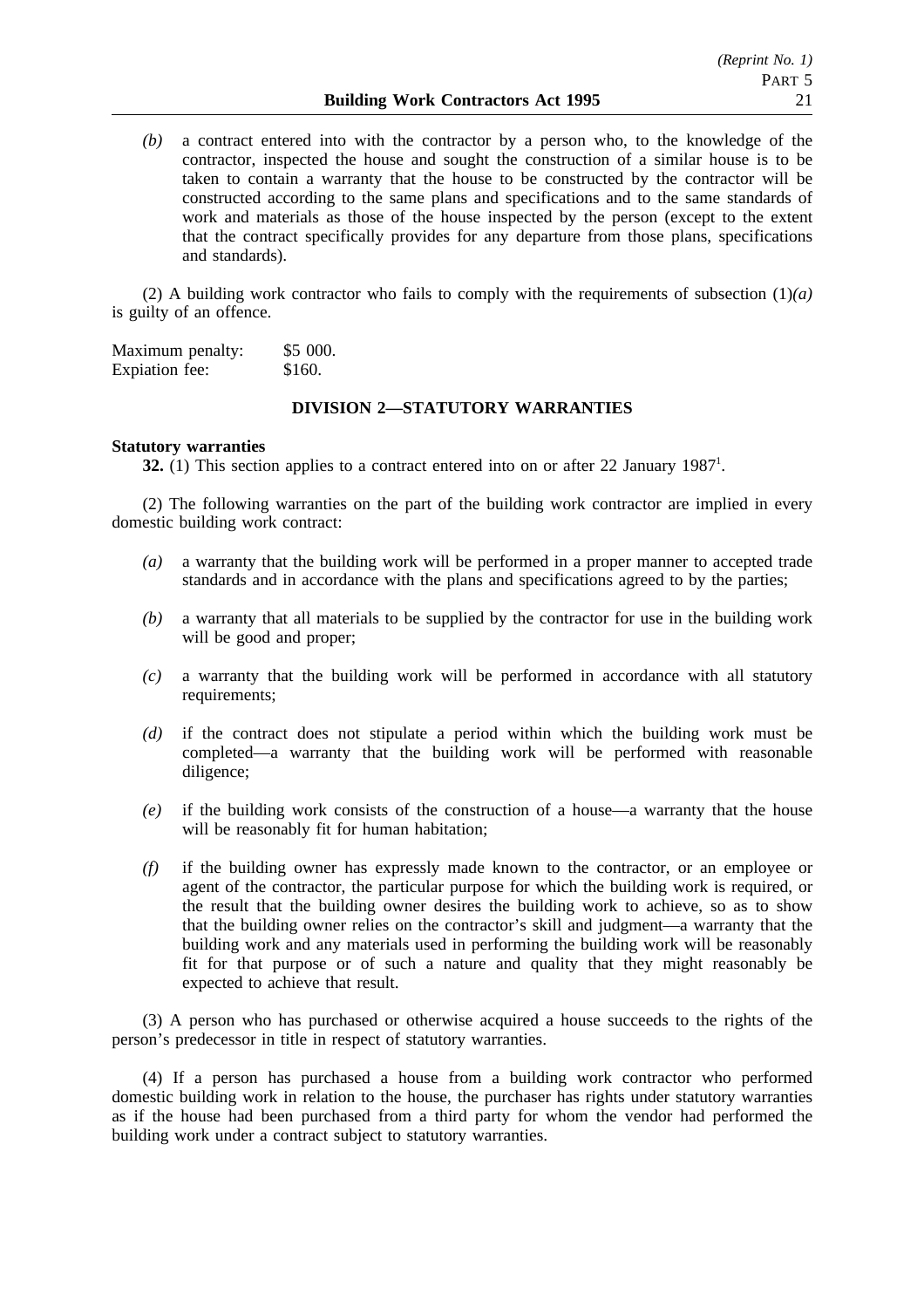(5) Proceedings for breach of a statutory warranty must be commenced within five years after completion of the building work to which the proceedings relate.

(6) The period of limitation prescribed by subsection (5) may not be extended.

(7) In proceedings for breach of a statutory warranty, it is a defence for the defendant to prove that the deficiencies of which the plaintiff complains arose from instructions insisted on by the building owner contrary to the advice in writing of the defendant.

1. 22 January 1987 was the date of commencement of the corresponding section of the repealed *Builders Licensing Act 1986*.

# **DIVISION 3—BUILDING INDEMNITY INSURANCE**

# **Application of Division**

**33.** (1) This Division applies to domestic building work commenced on or after 1 May 1987<sup>1</sup> performed, or to be performed, by a building work contractor under a domestic building work contract or on the contractor's own behalf.

(2) This Division does not apply to—

- *(a)* domestic building work for which approval under the *Development Act 1993* or the repealed *Building Act 1971* is or was not required; or
- *(b)* minor domestic building work.

1. 1 May 1987 was the date of commencement of the corresponding Division of the repealed *Builders Licensing Act 1986*.

## **Requirements of insurance**

**34.** A building work contractor must not perform building work to which this Division applies unless—

- *(a)* a policy of insurance that complies with this Division is in force in relation to that building work; and
- *(b)* in the case of building work to be performed by the contractor under a domestic building work contract—the building owner has been provided with a certificate that evidences the taking out of that policy of insurance and complies with the requirements of the regulations.

Maximum penalty: \$20 000.

#### **Nature of the policy**

**35.** (1) A policy of insurance in relation to building work complies with this Division if—

- *(a)* it insures each person who is, or may become, entitled to the benefit of a statutory warranty in respect of the building work against the risk of being unable to enforce or recover under the statutory warranty by reason of the insolvency, death or disappearance of the building work contractor; and
- *(b)* in the case of building work to be performed by the building work contractor on behalf of some other person—it insures that person against the risk of loss resulting from non-completion of the building work by reason of the insolvency, death or disappearance of the contractor; and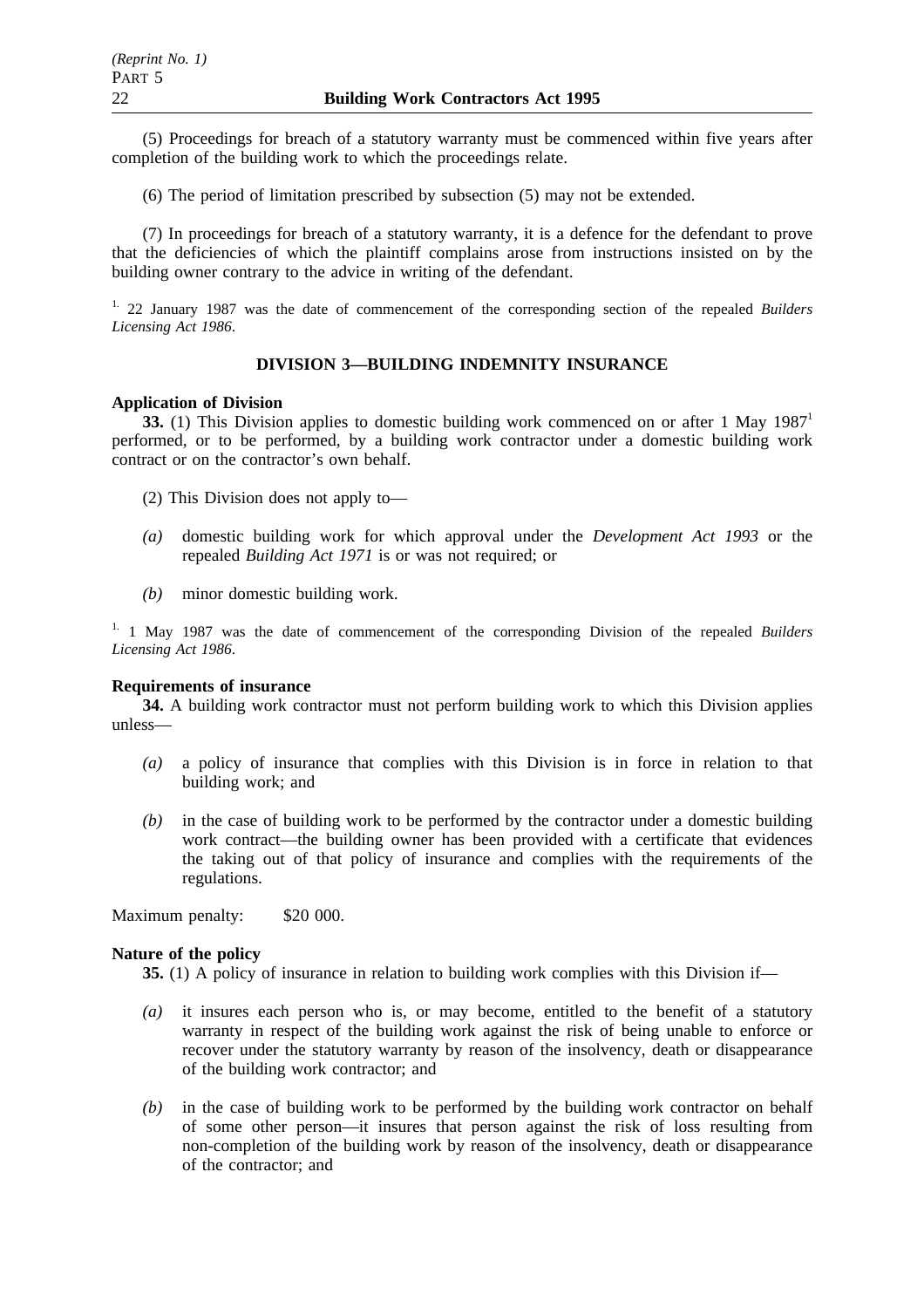- *(c)* any limitations on the liability of the insurer under the policy conform with the regulations; and
- *(d)* it otherwise conforms with the requirements of the regulations.

(2) A person who is entitled to the benefit of a statutory warranty in respect of building work in relation to which a policy of insurance has been taken out under this Division (or under Part 5 of the repealed Act) is entitled to sue on the policy in his or her own right.

# **DIVISION 4—RIGHT TO TERMINATE CERTAIN DOMESTIC BUILDING WORK CONTRACTS**

# **Right to terminate certain domestic building work contracts**

**36.** (1) This section applies to a contract entered into on or after 1 May 1987.

(2) This section does not apply to a contract for the performance of minor domestic building work.

(3) A building owner under a domestic building work contract may, by instrument in writing signed by the building owner and served personally on the building work contractor, or posted by certified mail addressed to the contractor, before the prescribed time, give notice to the contractor of the building owner's intention not to be bound by the contract and the contract is to be taken to have been terminated at the time the notice is served or posted in accordance with this subsection.

(4) If a contract has been terminated under subsection (3) (or under Part 5 of the repealed Act), the Magistrates Court may, on application by the building owner or the building work contractor, make such orders as it thinks just—

- *(a)* providing for the return or repayment of the whole or part of any consideration, or the value of any consideration, given by the building owner under or in relation to the contract; or
- *(b)* providing for payment to the contractor in respect of any materials supplied, or any building work or other services performed, by the contractor under or in relation to the contract.
- (5) In this section—

"**business day**" means any day except a Saturday or a Sunday or other public holiday within the meaning of the *Holidays Act 1910*;

# "**prescribed time**" means—

- *(a)* the end of five clear business days after the making of the domestic building work contract; or
- *(b)* if there has been a failure to comply with any of the requirements of Division 1 or 3 in relation to the domestic building work contract—the time of completion of the building work under the contract.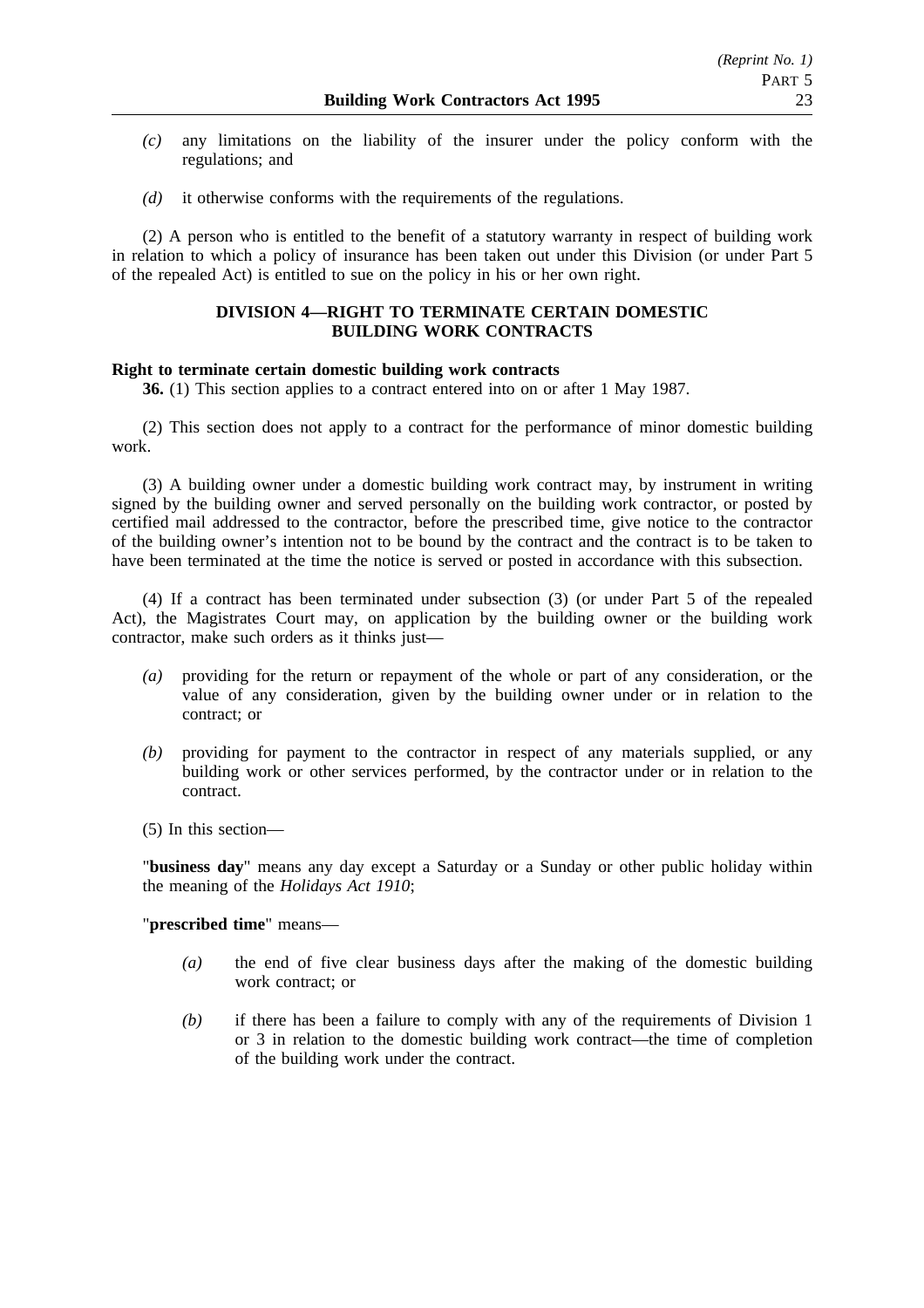# **DIVISION 5—POWERS OF COURT IN RELATION TO DOMESTIC BUILDING WORK**

## **Powers of court in relation to domestic building work**

**37.** (1) This section applies to—

- *(a)* a domestic building work contract or subcontract for the performance of domestic building work (whether entered into before or after the commencement of this section); and
- *(b)* domestic building work (whether commenced before or after the commencement of this section).

(2) A party to a domestic building work contract or a person entitled to the benefit of a statutory warranty may apply to the Magistrates Court for the determination of a dispute arising out of the contract or the performance of the building work to which the warranty relates.

(3) An application may not be made under subsection (2) in respect of a dispute arising out of a domestic building work contract unless the dispute involves some question of whether building work has been performed in accordance with the contract.

(4) If an application is made under subsection (2) in respect of a dispute arising out of a domestic building work contract, application may be made to the Magistrates Court for the determination of a dispute arising out of a subcontract for the performance of any of the building work, but only if it involves some question of whether building work has been performed in accordance with the subcontract.

(5) If the Magistrates Court joins proceedings on an application under subsection (4) with proceedings relating to the domestic building work contract, it must ensure that the hearing and determination of any question as to the performance of work under the domestic building work contract is not unduly delayed.

(6) If, on an application under this section, the Magistrates Court is satisfied that there has been any breach of, or failure to perform or fulfil, a contract or warranty to which the proceedings relate, the Court may, subject to this section, make one or more of the following orders:

- *(a)* to the extent to which it is satisfied that it is practicable for the breach or failure to be remedied by the performance of building work—an order requiring the performance of remedial work;
- *(b)* an order requiring the payment of an amount due under the contract or an order requiring the payment of an amount by way of compensation for the breach.
- (7) An order made against a person under subsection (6)*(a)* may—
- *(a)* require the person to perform remedial work specified in the order within the time specified; or
- *(b)* if the Magistrates Court is of the opinion that the person is not likely to perform the remedial work properly—require the person to employ at the person's own expense a licensed building work contractor to perform remedial work specified in the order within the time specified.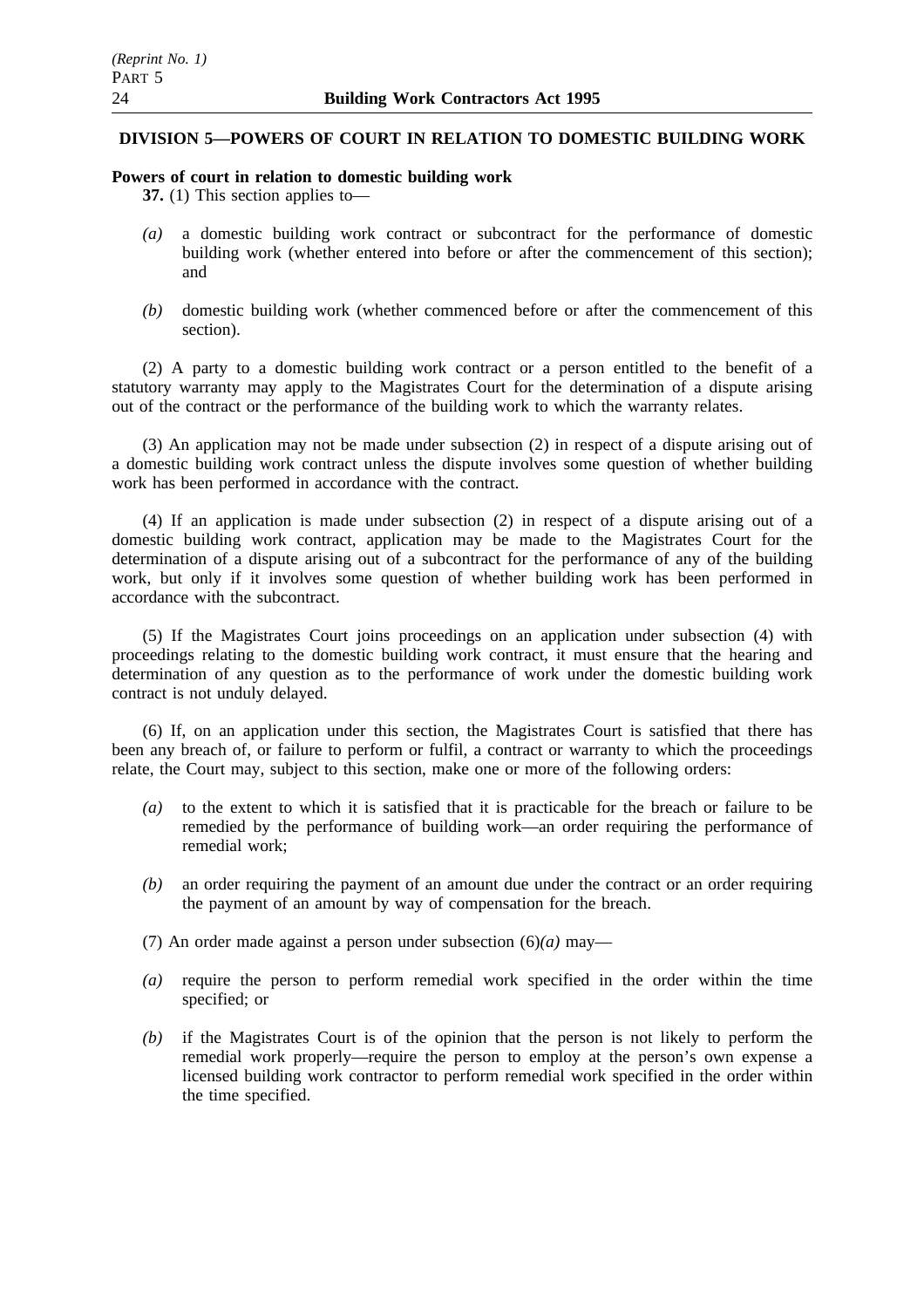(8) If the Magistrates Court orders a person to perform remedial work, or to cause remedial work to be performed, it may further order the person to provide to the Court, within a specified time after completion of the work, a certificate of a person holding qualifications specified in the order certifying that the remedial work has been performed properly in accordance with the order.

(9) If a person fails to perform remedial work, or to cause remedial work to be performed, in accordance with an order of the Magistrates Court (or an order of the Commercial Tribunal under Part 5 of the repealed Act)—

- *(a)* the person is guilty of an offence and liable to a penalty not exceeding a fine of \$10 000; and
- *(b)* the Court may, on application, order the person to pay to the applicant such amount by way of compensation as the Court thinks just.
- (10) In this section—

"**statutory warranty**" means—

- *(a)* a warranty arising under this Act; or
- *(b)* a warranty arising under Part 3C of the repealed *Builders Licensing Act 1967*.

# **DIVISION 6—HARSH AND UNCONSCIONABLE TERMS**

#### **Harsh and unconscionable terms**

**38.** (1) This section applies to a contract entered into on or after 22 January 1987<sup>1</sup>.

(2) If a term or condition of a domestic building work contract is harsh or unconscionable or such that a court of Equity would give relief, a party to the contract may apply to the Magistrates Court for relief under this section.

(3) Relief may be granted under this section by the Magistrates Court in proceedings under subsection (2), or by any court in proceedings instituted before the court for the enforcement of a domestic building work contract or for the recovery of damages or other compensation for a breach of such a contract.

- (4) The court may, in granting relief—
- *(a)* avoid *ab initio* a term or condition of the domestic building work contract against which relief is sought;
- *(b)* modify the terms or conditions of the contract in such manner as it considers just;
- *(c)* order the repayment to a building owner of an amount paid by the building owner under a term or condition that has been avoided or modified under this section.

(5) The powers conferred by this section are exercisable in relation to a contract despite the discharge of the contract.

(6) If it appears to the court that a person has, or may have, shared in the profits of, or has, or may have, a beneficial interest in, the transaction in question, the person may be joined as a party to the proceedings and the court may make such orders against, or in respect of, the person as it considers just.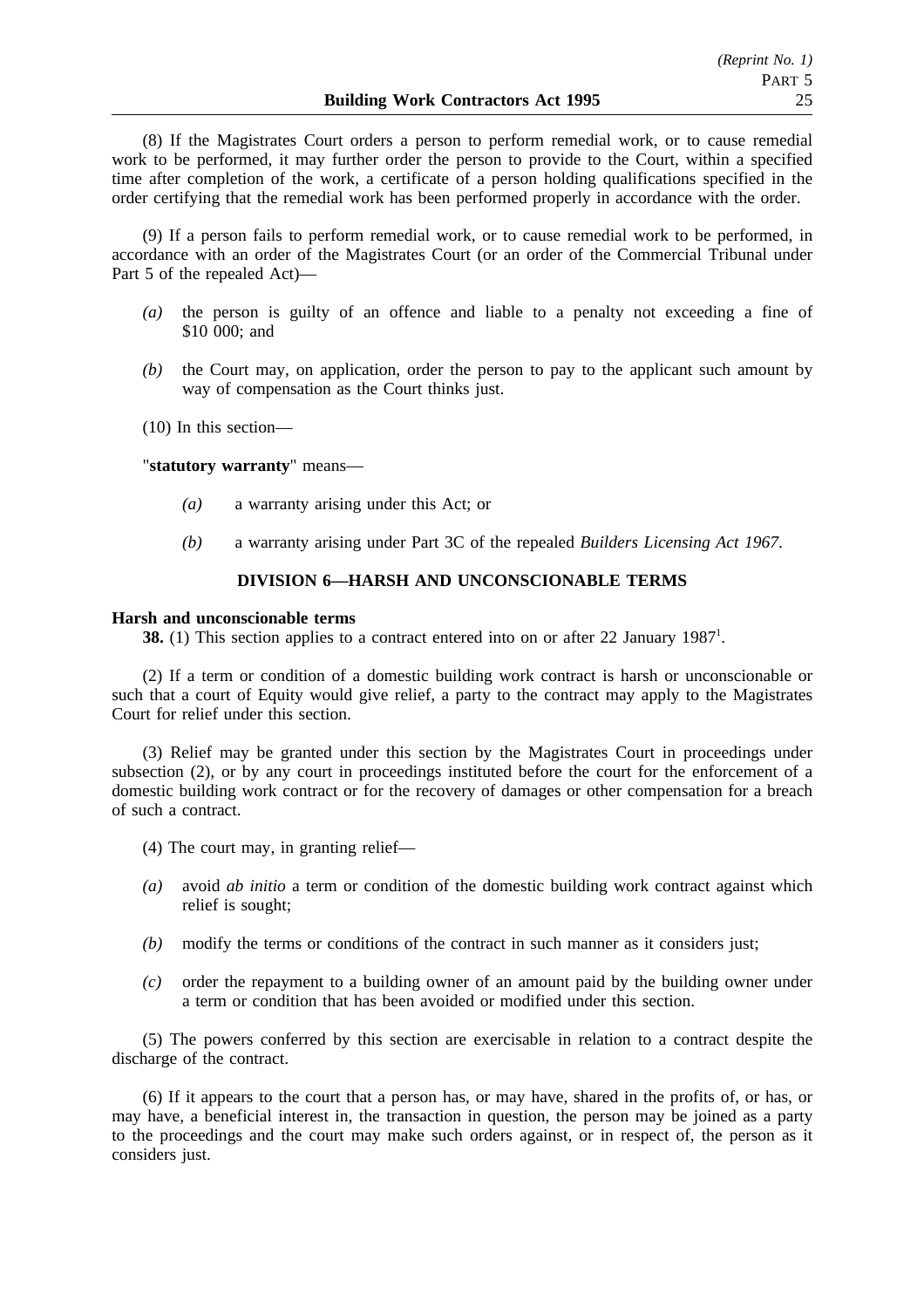(7) The court may make any other orders and directions that it considers necessary or expedient for the purposes of effectually carrying out this section.

1. 22 January 1987 was the date of commencement of the corresponding section under the repealed *Builders Licensing Act 1986*.

# **DIVISION 7—PARTICIPATION OF ASSESSORS IN PROCEEDINGS**

# **Participation of assessors in proceedings**

**39.** In any proceedings under this Part, the Magistrates Court will, if the judicial officer who is to preside at the proceedings so determines, sit with assessors selected in accordance with schedule 2.

# **DIVISION 8—MAGISTRATES COURT AND SUBSTANTIAL MONETARY CLAIMS**

# **Magistrates Court and substantial monetary claims**

**40.** (1) If proceedings before the Magistrates Court involve—

- *(a)* a monetary claim for an amount exceeding \$30 000; or
- *(b)* a claim for relief in the nature of an order to carry out work where the value of the work exceeds \$30 000,

the Court must on the application of a party to the proceedings refer the proceedings into the Civil Division of the District Court.

(2) If proceedings are referred to the Civil Division of the District Court, this Part (including Division 7) applies in relation to the proceedings and parties to the proceedings as if a reference to the Magistrates Court were a reference to the Civil Division of the District Court.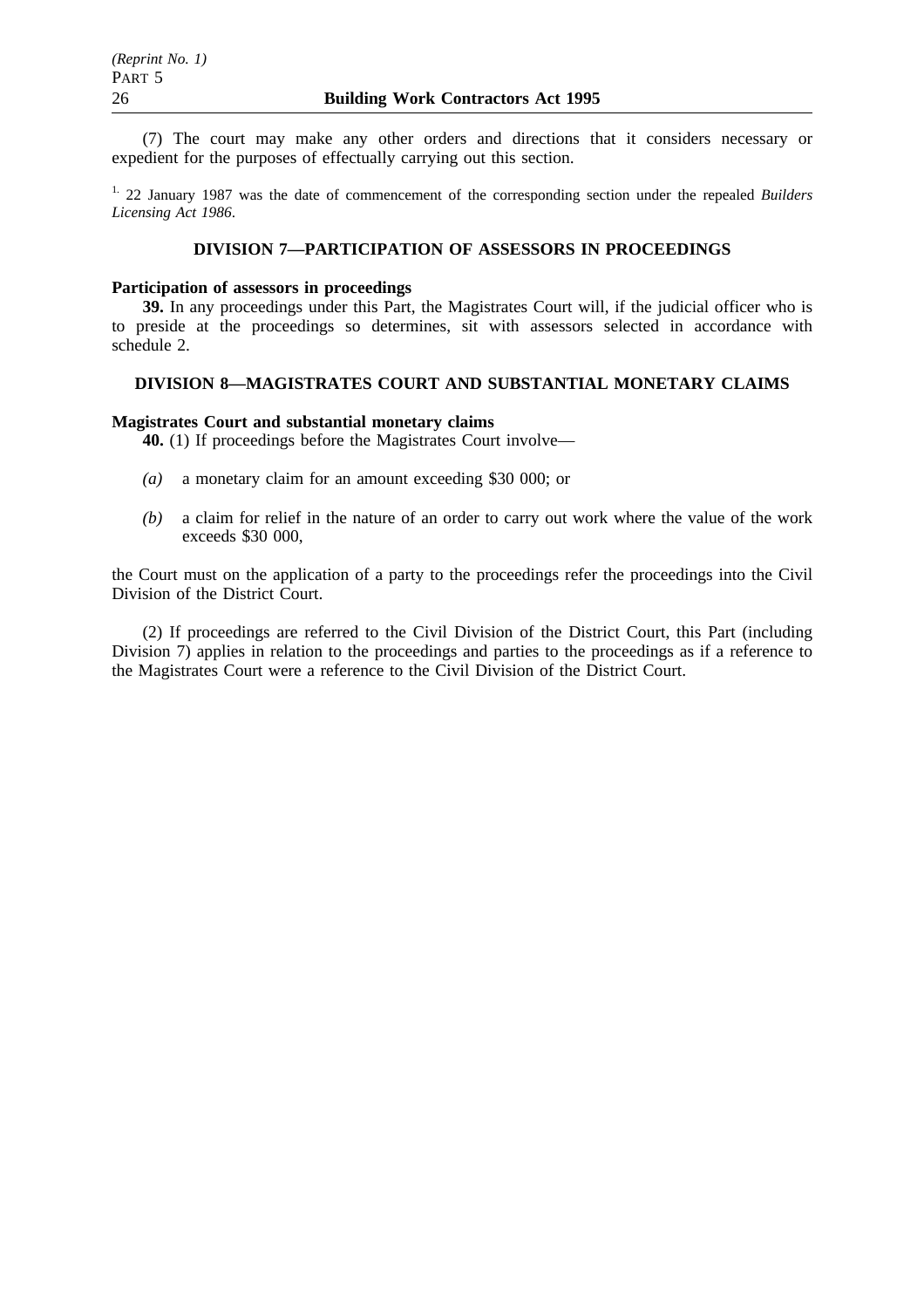# **PART 6 ADVISORY PANEL**

# **Advisory panel**

**41.** (1) The Minister must establish an advisory panel in accordance with the regulations.

- (2) The advisory panel will have the following functions:
- *(a)* to advise the Commissioner in respect of licensing and registration of building work contractors and building work supervisors;
- *(b)* to advise and assist the Commissioner with respect to competency within the building industry and the assessment of building work;
- *(c)* to enquire into and report to the Minister or the Commissioner on any other matter referred to it by the Minister or Commissioner relating to building work or the administration of this Act;
- *(d)* any function that the panel is requested or required to perform by an authority responsible for regulation of technical or safety aspects of the building industry;
- *(e)* any other functions prescribed by regulation or prescribed by or under any other Act.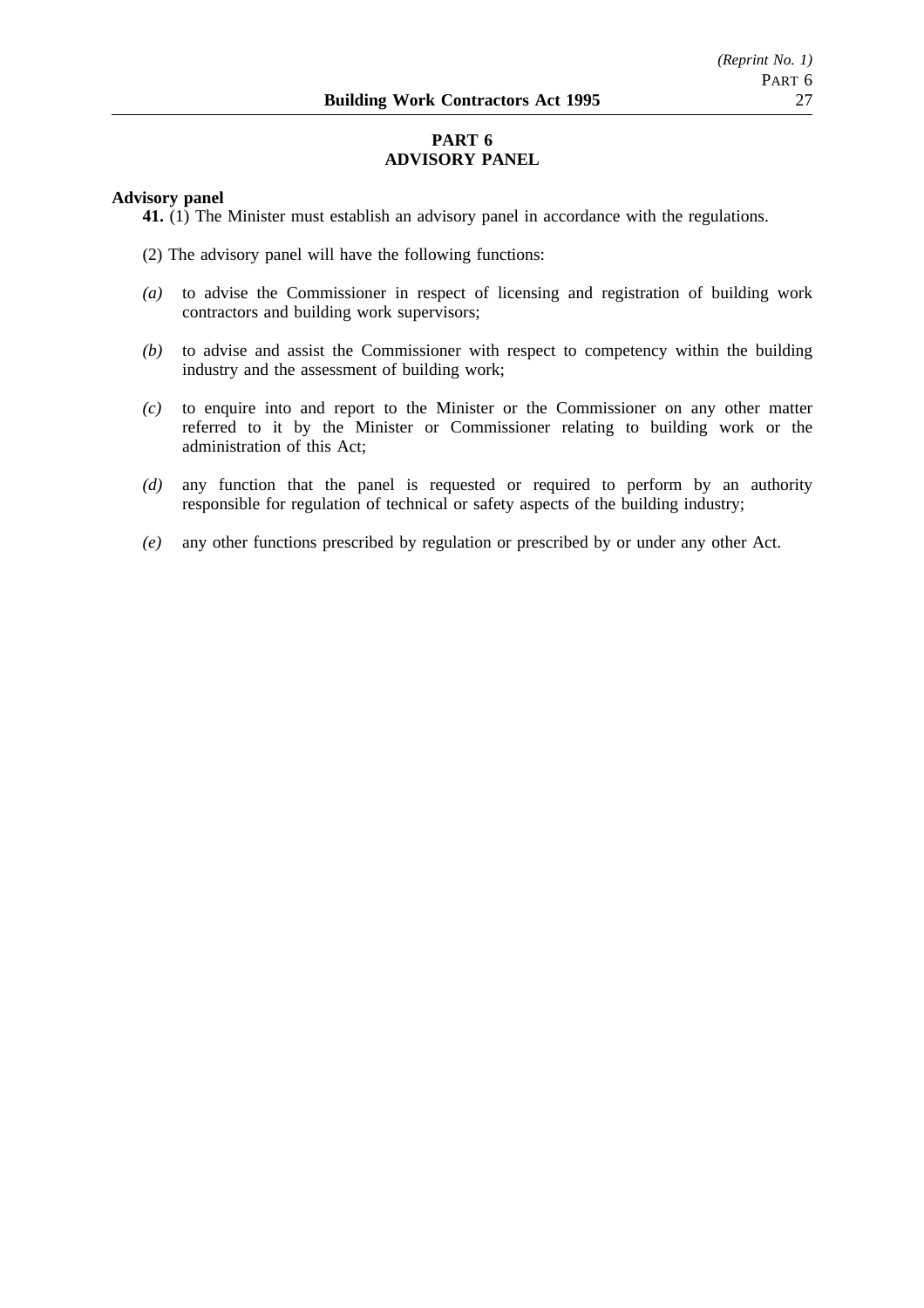# **PART 7 MISCELLANEOUS**

# **No exclusion, etc., of rights, conditions or warranties**

**42.** Any purported exclusion, limitation, modification or waiver of a right conferred, or contractual condition or warranty implied, by this Act is void.

## **Delegations**

**43.** (1) The Commissioner may delegate any of the Commissioner's functions or powers under this Act—

- *(a)* to a person employed in the Public Service; or
- *(b)* to the person for the time being holding a specified position in the Public Service; or
- *(c)* to any other person under an agreement under this Act between the Commissioner and an organisation representing the interests of persons affected by this Act.

(2) The Minister may delegate any of the Minister's functions or powers under this Act (except the power to direct the Commissioner).

- (3) A delegation under this section—
- *(a)* must be in writing; and
- *(b)* may be conditional or unconditional; and
- *(c)* is revocable at will; and
- *(d)* does not prevent the delegator from acting in any matter.

#### **Agreement with professional organisation**

**44.** (1) The Commissioner may, with the approval of the Minister, make an agreement with an organisation representing the interests of persons affected by this Act under which the organisation undertakes a specified role in the administration or enforcement of this Act.

- (2) The agreement—
- *(a)* must be in writing and executed by the Commissioner and the organisation; and
- *(b)* may contain delegations by the Commissioner of functions or powers under this Act or the *Fair Trading Act 1987*; and
- *(c)* must set out any conditions governing the performance or exercise of functions or powers conferred on the organisation; and
- *(d)* must make provision for the variation and termination of the agreement by the Commissioner with the approval of the Minister or the organisation.

(3) The Commissioner may not delegate any of the following for the purposes of the agreement:

*(a)* functions or powers under Part 2 or 3;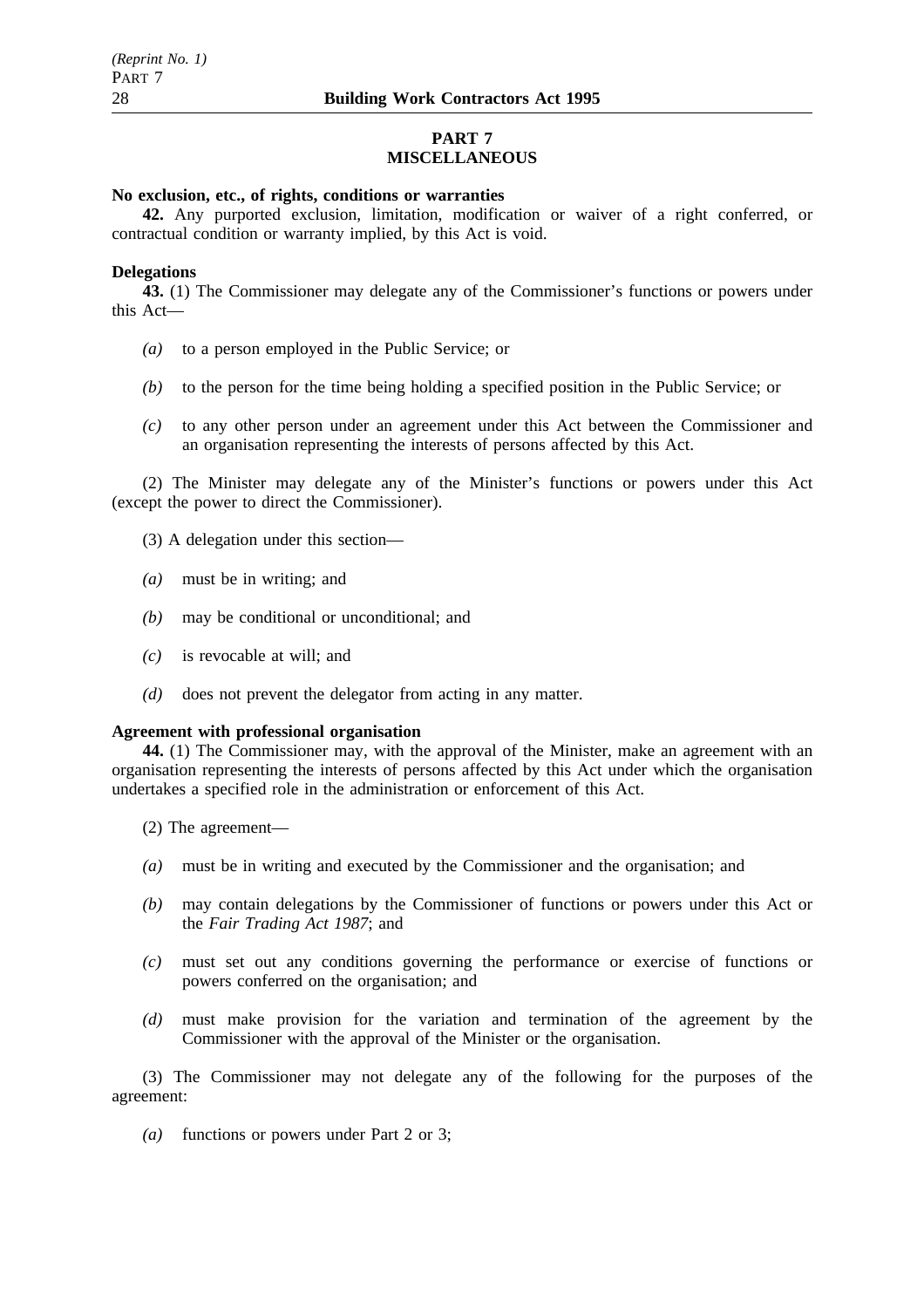- *(b)* power to request the Commissioner of Police to investigate and report on matters under this Part;
- *(c)* power to commence a prosecution for an offence against this Act.
- (4) A delegation by the Commissioner for the purposes of the agreement—
- *(a)* has effect subject to the conditions specified in the agreement; and
- *(b)* may be varied or revoked by the Commissioner in accordance with the terms of the agreement; and
- *(c)* does not prevent the Commissioner from acting in any matter.

(5) The Minister must, within six sitting days after the making of the agreement, cause a copy of the agreement to be laid before both Houses of Parliament.

## **Exemptions**

**45.** (1) The Minister may, on application by a person, exempt the person from compliance with a specified provision of this Act (other than a provision in relation to which the Commissioner has a power of exemption specifically conferred by this Act).

(2) An exemption under this section is subject to the conditions (if any) imposed by the Minister.

(3) The Minister may, at his or her discretion, vary or revoke an exemption under this section.

(4) The grant or a variation or revocation of an exemption under this section must be notified in the *Gazette*.

#### **Registers**

**46.** (1) The Commissioner must keep—

- *(a)* a register of persons licensed as building work contractors; and
- *(b)* a register of persons registered as building work supervisors.
- (2) The Commissioner must record on the register—
- *(a)* disciplinary action taken against a person under this Act; and
- *(b)* a note of any assurance accepted by the Commissioner under the *Fair Trading Act 1987* in relation to a licensed building work contractor.
- (3) A person may inspect a register on payment of the fee fixed by regulation.

## **Commissioner and proceedings before District Court**

**47.** (1) The Commissioner is entitled to be joined as a party to any proceedings of the District Court under Part 2, 3 or 4.

(2) The Commissioner may appear personally in any such proceedings or may be represented at the proceedings by counsel or a person employed in the Public Service.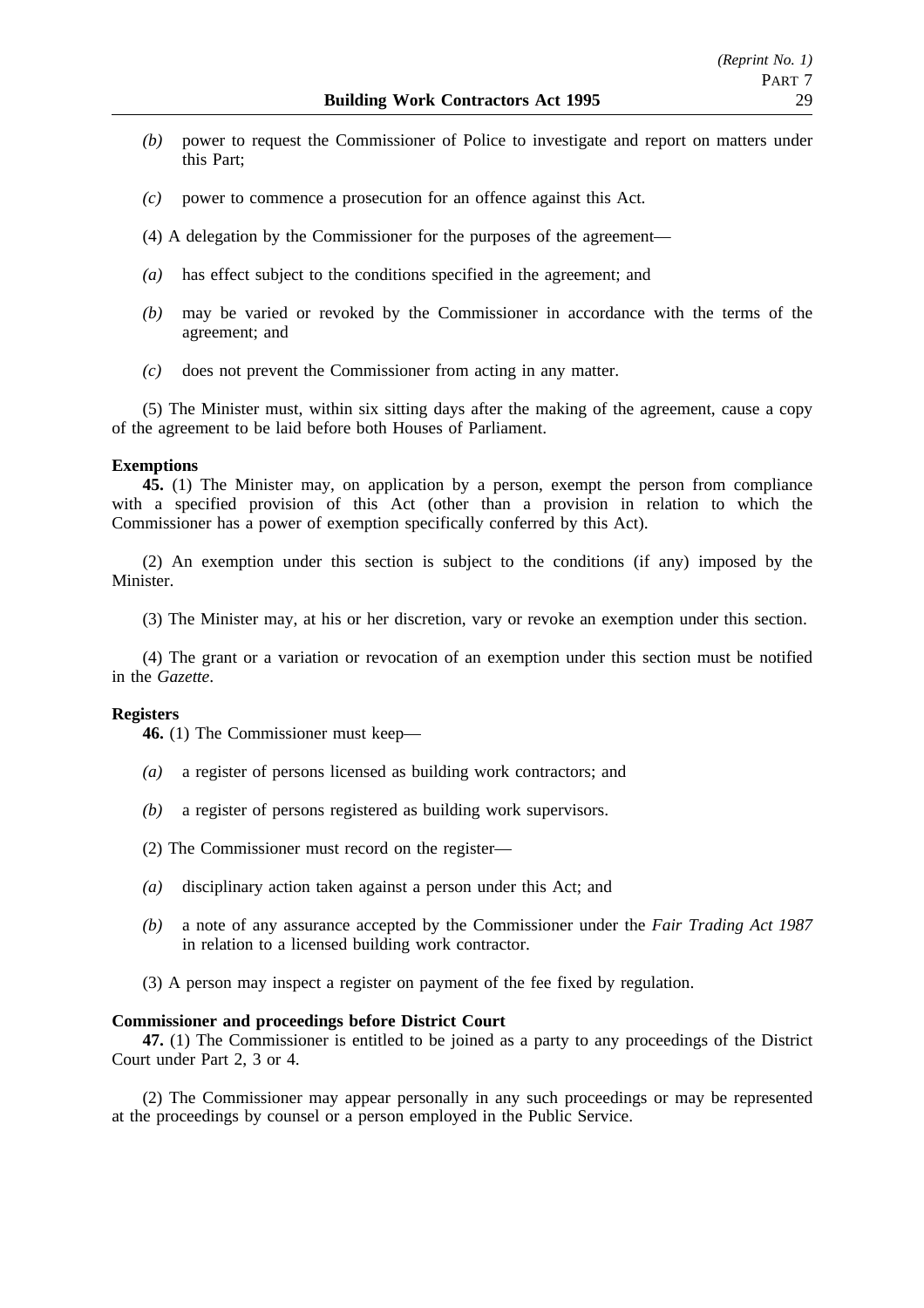# **False or misleading information**

**48.** A person must not make a statement that is false or misleading in a material particular (whether by reason of the inclusion or omission of any particular) in any information provided, or record kept, under this Act.

- Penalty: *(a)* If the person made the statement knowing that it was false or misleading—a fine of \$10 000;
	- *(b)* In any other case—a fine of \$2 500.

# **Name in which building work contractor may carry on business**

**49.** A licensed building work contractor must not carry on business as a building work contractor except in the name in which the contractor is licensed or in a business name registered by the contractor under the *Business Names Act 1963* of which the Commissioner has been given prior notice in writing.

| Maximum penalty: | \$2 500.     |
|------------------|--------------|
| Expiation fee:   | <b>\$80.</b> |

# **Publication of advertisements**

**50.** (1) A licensed building work contractor must not publish, or cause to be published, an advertisement relating to the business carried on under the authority of the licence unless the advertisement specifies—

- *(a)* the contractor's name as it appears in the licence or any registered business name in which the contractor carries on business as a building work contractor and of which the Commissioner has been given prior notice in writing; and
- *(b)* the contractor's licence number and, if the contractor carries on business as a building work contractor in partnership, the licence number of each partner.

| Maximum penalty: | \$2,500. |
|------------------|----------|
| Expiation fee:   | \$80.    |

(2) Subsection (1) does not apply in relation to an advertisement offering or seeking applications for employment or directed to other building work contractors.

# **Licensed building work contractor to have sign showing name, etc., on each building site**

**51.** (1) A licensed building work contractor must install or erect in a prominent position on the site of any building work performed by the contractor or on the outside of the place where the building work is being performed a sign showing in clearly legible characters—

- *(a)* the contractor's name as it appears in the licence or any registered business name in which the contractor carries on business as a building work contractor and of which the Commissioner has been given prior notice in writing; and
- *(b)* the contractor's licence number and, where the contractor carries on business as a building work contractor in partnership, the licence number of each partner.

| Maximum penalty: | \$2 500. |
|------------------|----------|
| Expiation fee:   | \$80.    |

(2) If a licensed building work contractor is performing building work on a site for some other licensed building work contractor performing work on that site, it is sufficient compliance with subsection (1) if the provisions of that subsection are complied with only by that other contractor.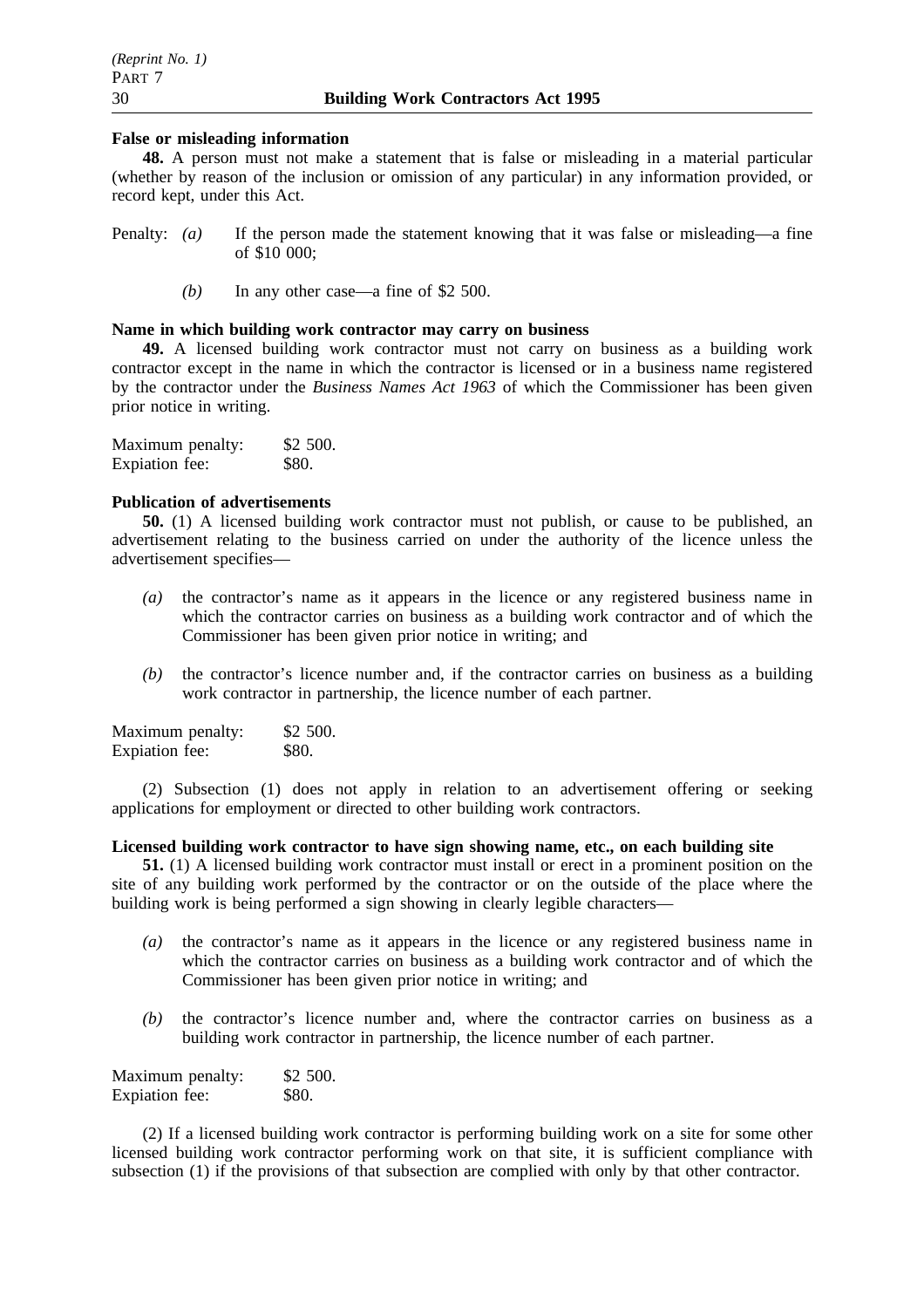## **Statutory declaration**

**52.** If a person is required to provide information to the Commissioner, the Commissioner may require the information to be verified by statutory declaration and, in that event, the person will not be taken to have provided the information as required unless it has been verified in accordance with the requirements of the Commissioner.

## **Investigations**

**53.** The Commissioner of Police must, at the request of the Commissioner, investigate and report on any matter relevant to—

- *(a)* the determination of an application under this Act; or
- *(b)* a matter that might constitute proper cause for disciplinary action under this Act.

## **General defence**

**54.** It is a defence to a charge of an offence against this Act if the defendant proves that the offence was not committed intentionally and did not result from any failure on the part of the defendant to take reasonable care to avoid the commission of the offence.

# **Liability for act or default of officer, employee or agent**

**55.** For the purposes of this Act, an act or default of an officer, employee or agent of a person carrying on a business will be taken to be an act or default of that person unless it is proved that the officer, employee or agent acted outside the scope of his or her actual, usual and ostensible authority.

## **Offences by bodies corporate**

**56.** If a body corporate is guilty of an offence against this Act, each director of the body corporate is, subject to the general defence under this Part, guilty of an offence and liable to the same penalty as may be imposed for the principal offence.

### **Continuing offence**

**57.** (1) A person convicted of an offence against a provision of this Act in respect of a continuing act or omission—

- *(a)* is liable, in addition to the penalty otherwise applicable to the offence, to a penalty for each day during which the act or omission continued of not more than one-tenth of the maximum penalty prescribed for that offence; and
- *(b)* is, if the act or omission continues after the conviction, guilty of a further offence against the provision and liable, in addition to the penalty otherwise applicable to the further offence, to a penalty for each day during which the act or omission continued after the conviction of not more than one-tenth of the maximum penalty prescribed for the offence.

(2) If an offence consists of an omission to do something that is required to be done, the omission will be taken to continue for as long as the thing required to be done remains undone after the end of the period for compliance with the requirement.

# **Prosecutions**

**58.** (1) Proceedings for an offence against this Act must be commenced within two years after the date on which the offence is alleged to have been committed or, with the authorisation of the Minister, at a later time within five years after that date.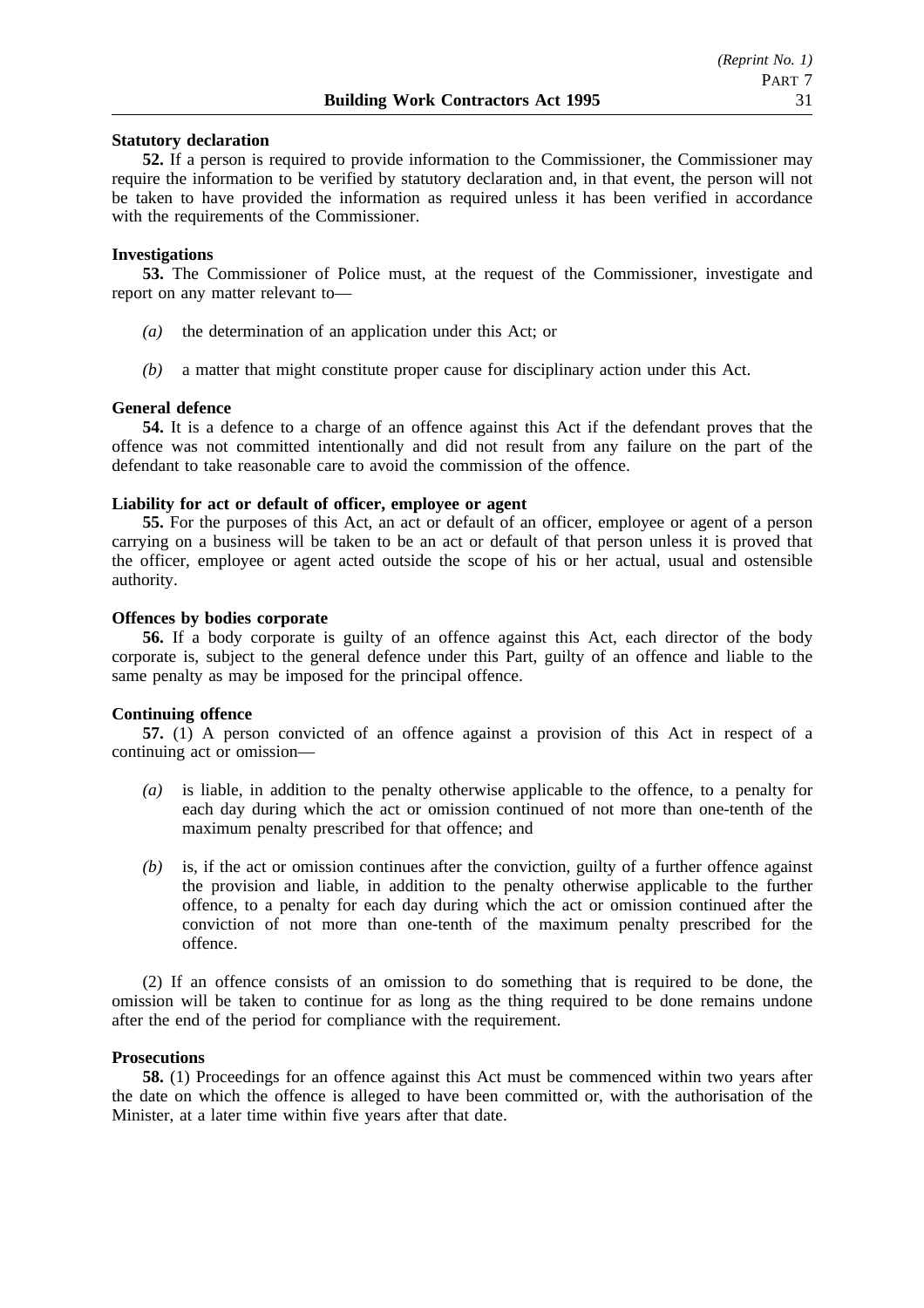- (2) A prosecution for an offence against this Act cannot be commenced except by—
- *(a)* the Commissioner; or
- *(b)* an authorised officer under the *Fair Trading Act 1987*; or
- *(c)* a person who has the consent of the Minister to commence the prosecution.

(3) In any proceedings, an apparently genuine document purporting to be a certificate of the Minister certifying authorisation of, or consent to, a prosecution for an offence against this Act will be accepted, in the absence of proof to the contrary, as proof of the authorisation or consent.

# **Evidence**

**59.** (1) In proceedings in respect of an offence against this Act, if it is proved that a person performed building work for another for fee or reward, the person is, unless the contrary is proved, to be taken to have been carrying on business as a building work contractor.

(2) In proceedings in respect of an offence against this Act, if it is proved that a person has, during a period of five years, sold or let (whether by lease, licence or other agreement) two or more buildings each of which has been built or improved as a result of building work performed by that person during that period, the person is, unless the contrary is proved, to be taken to have been carrying on business as a building work contractor.

(3) In any proceedings, an apparently genuine document purporting to be a certificate of the Commissioner certifying—

- *(a)* that a person was or was not licensed as a building work contractor on a specified date; or
- *(b)* that a person was or was not registered as a building work supervisor on a specified date; or
- *(c)* that a person was, or that no person was, approved as a building work supervisor in relation to a specified building work contractor's business on a specified date,

will be accepted, in the absence of proof to the contrary, as proof of the matters so certified.

# **Service of documents**

**60.** (1) Subject to this Act, a notice or document required or authorised by this Act to be given to or served on a person may—

- *(a)* be served on the person personally; or
- *(b)* be posted in an envelope addressed to the person—
	- (i) at the person's last known address; or
	- (ii) if the person is a licensed building work contractor or registered building work supervisor—at the person's address for service; or
- *(c)* if the person is a licensed building work contractor—be left for the person at the address for service with someone apparently over the age of 16 years; or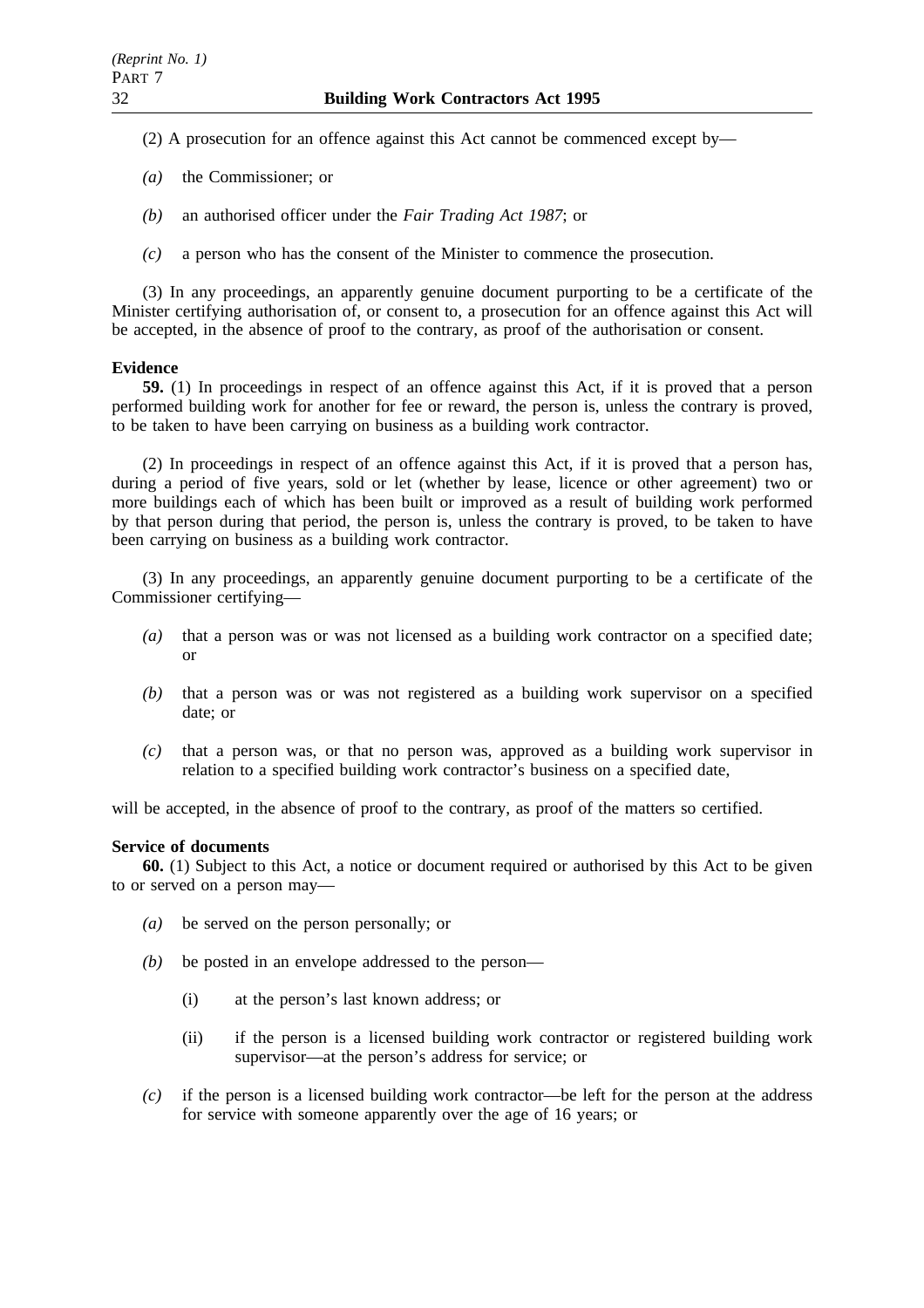*(d)* be transmitted by facsimile transmission to a facsimile number provided by the person (in which case the notice or document will be taken to have been given or served at the time of transmission).

(2) The address for service of a licensed building work contractor or registered building work supervisor is the address of which the Commissioner has been last notified in writing by the contractor or supervisor as the contractor's or supervisor's address for service.

# **Annual report**

**61.** (1) The Commissioner must, on or before 31 October in each year, submit to the Minister a report on the administration of this Act during the period of 12 months ending on the preceding 30 June.

(2) The Minister must, within six sitting days after receipt of the report, cause a copy of the report to be laid before each House of Parliament.

# **Regulations**

**62.** (1) The Governor may make such regulations as are contemplated by, or necessary or expedient for the purposes of, this Act.

- (2) Without limiting the generality of subsection (1), the regulations may—
- *(a)* require licensed building work contractors or registered building work supervisors to comply with a code of conduct or practice;
- *(b)* fix fees to be paid in respect of any matter under this Act and provide for the recovery, refund, waiver or reduction of such fees;
- *(c)* require councils and other local government authorities to provide prescribed information to the Commissioner at prescribed intervals;
- *(d)* prescribe or prohibit any matter or thing relating to preliminary work contracts (as defined in Part 5);
- *(e)* exempt (conditionally or unconditionally) classes of persons or activities from the application of this Act or specified provisions of this Act;
- *(f)* impose a penalty (not exceeding a fine of \$2 500) for contravention of, or noncompliance with, a regulation.
- (3) Regulations under this Act—
- *(a)* may be of general application or limited application;
- *(b)* may make different provision according to the matters or circumstances to which they are expressed to apply;
- *(c)* may provide that a matter or thing in respect of which regulations may be made is to be determined according to the discretion of the Commissioner or the Minister.

(4) Regulations under this Act made for the purposes of Part 5 or provisions of that Part may be expressed to apply in relation to periods before or after the commencement of that Part.

(5) The regulations may operate by reference to a specified code as in force at a specified time or as in force from time to time.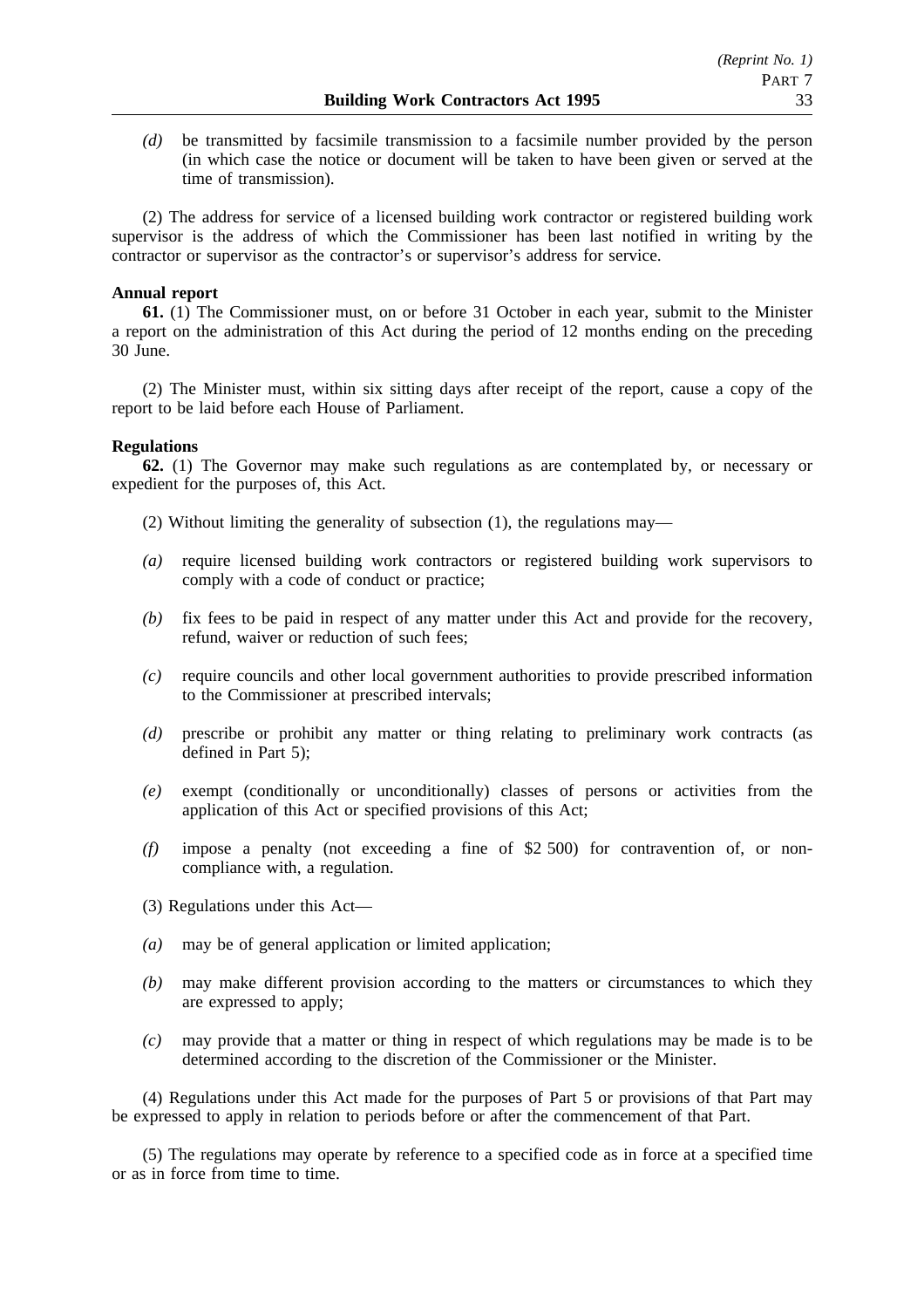(6) If a code is referred to in the regulations—

- *(a)* a copy of the code must be kept available for inspection by members of the public, without charge and during normal office hours, at an office determined by the Minister; and
- *(b)* evidence of the contents of the code may be given in any legal proceedings by production of a document apparently certified by the Minister to be a true copy of the code.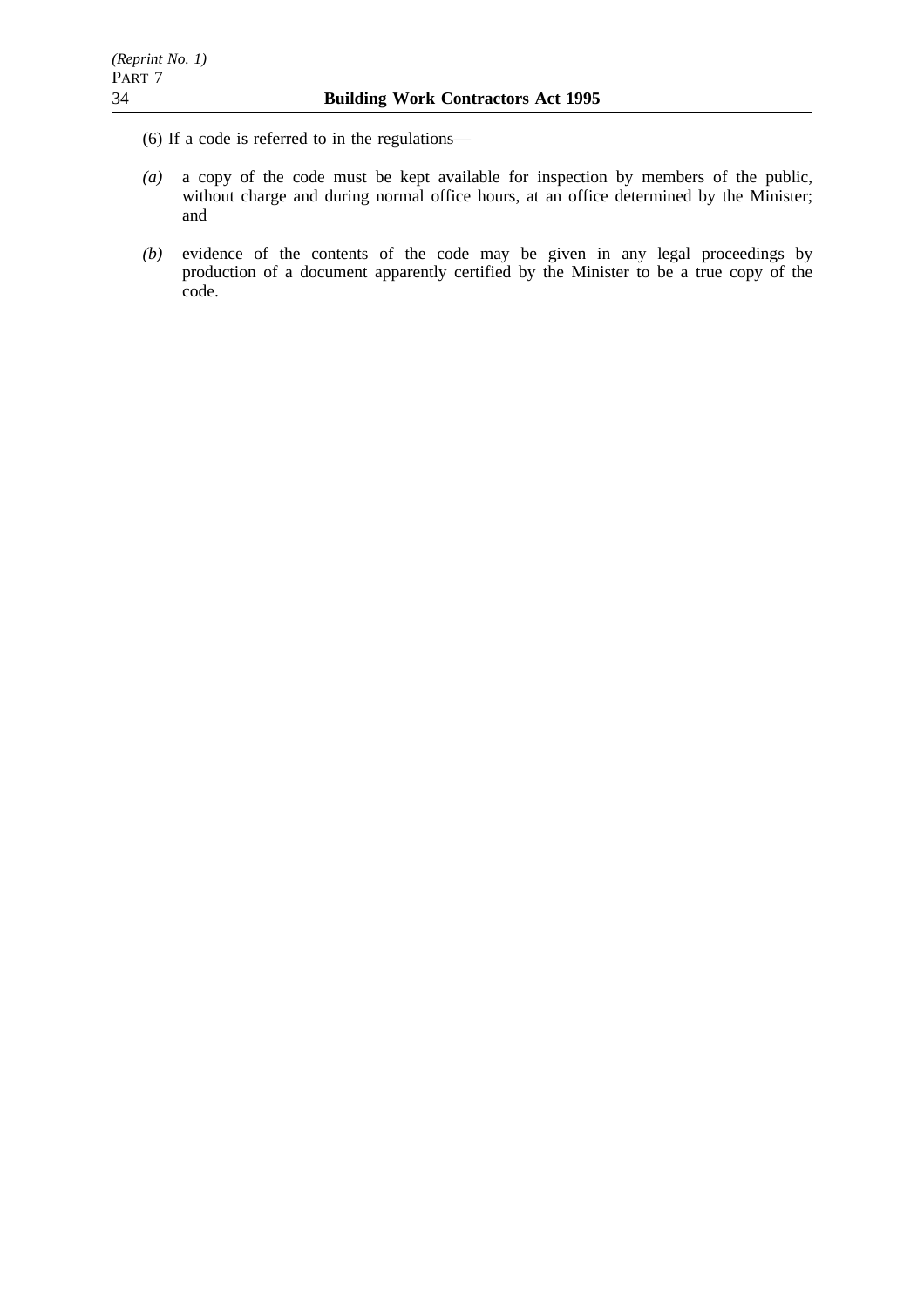*Appointment and Selection of Assessors for District Court Proceedings under Part 4*

(1) The Minister must establish the following panels of persons who may sit with the District Court as assessors in proceedings under Part 4:

- *(a)* a panel consisting of persons representative of building work contractors;
- *(b)* a panel consisting of persons representative of members of the public who deal with building work contractors.

(2) A member of a panel is to be appointed by the Minister for a term of office not exceeding three years and on conditions determined by the Minister and specified in the instrument of appointment.

(3) A member of a panel is, on the expiration of a term of office, eligible for reappointment.

(4) Subject to subclause (5), if assessors are to sit with the District Court in proceedings under Part 4, the judicial officer who is to preside at the proceedings must select one member from each of the panels to sit with the Court in the proceedings.

(5) A member of a panel who has a personal or a direct or indirect pecuniary interest in a matter before the District Court is disqualified from participating in the hearing of the matter.

(6) If an assessor dies or is for any reason unable to continue with any proceedings, the District Court constituted of the judicial officer who is presiding at the proceedings and the other assessor may, if the judicial officer so determines, continue and complete the proceedings.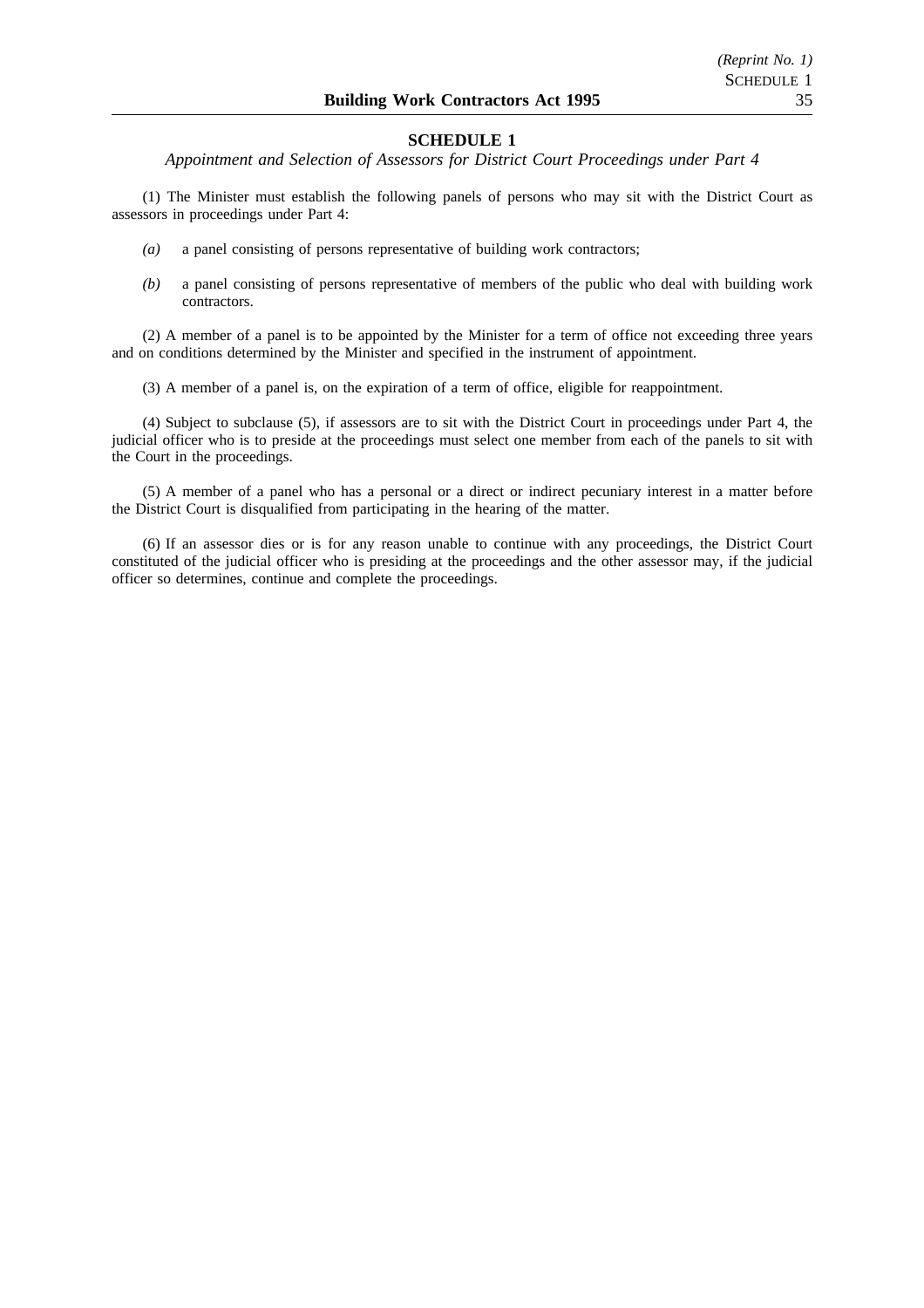*Appointment and Selection of Assessors for Magistrates Court or District Court Proceedings under Part 5*

(1) The Minister must establish a panel of persons with expertise in building work who may sit with the Magistrates Court or District Court (Civil Division) as assessors in proceedings under Part 5.

(2) A member of the panel is to be appointed by the Minister for a term of office not exceeding three years and on conditions determined by the Minister and specified in the instrument of appointment.

(3) A member of the panel is, on the expiration of a term of office, eligible for reappointment.

(4) Subject to subclause (5), if assessors are to sit with the Magistrates Court or District Court (Civil Division) in proceedings under Part 5, the judicial officer who is to preside at the proceedings must select two members from the panel to sit with the Court in the proceedings.

(5) A member of the panel who has a personal or a direct or indirect pecuniary interest in a matter before the Magistrates Court or District Court (Civil Division) is disqualified from participating in the hearing of the matter.

(6) If an assessor dies or is for any reason unable to continue with any proceedings, the Magistrates Court or District Court (Civil Division) constituted of the judicial officer who is presiding at the proceedings and the other assessor may, if the judicial officer so determines, continue and complete the proceedings.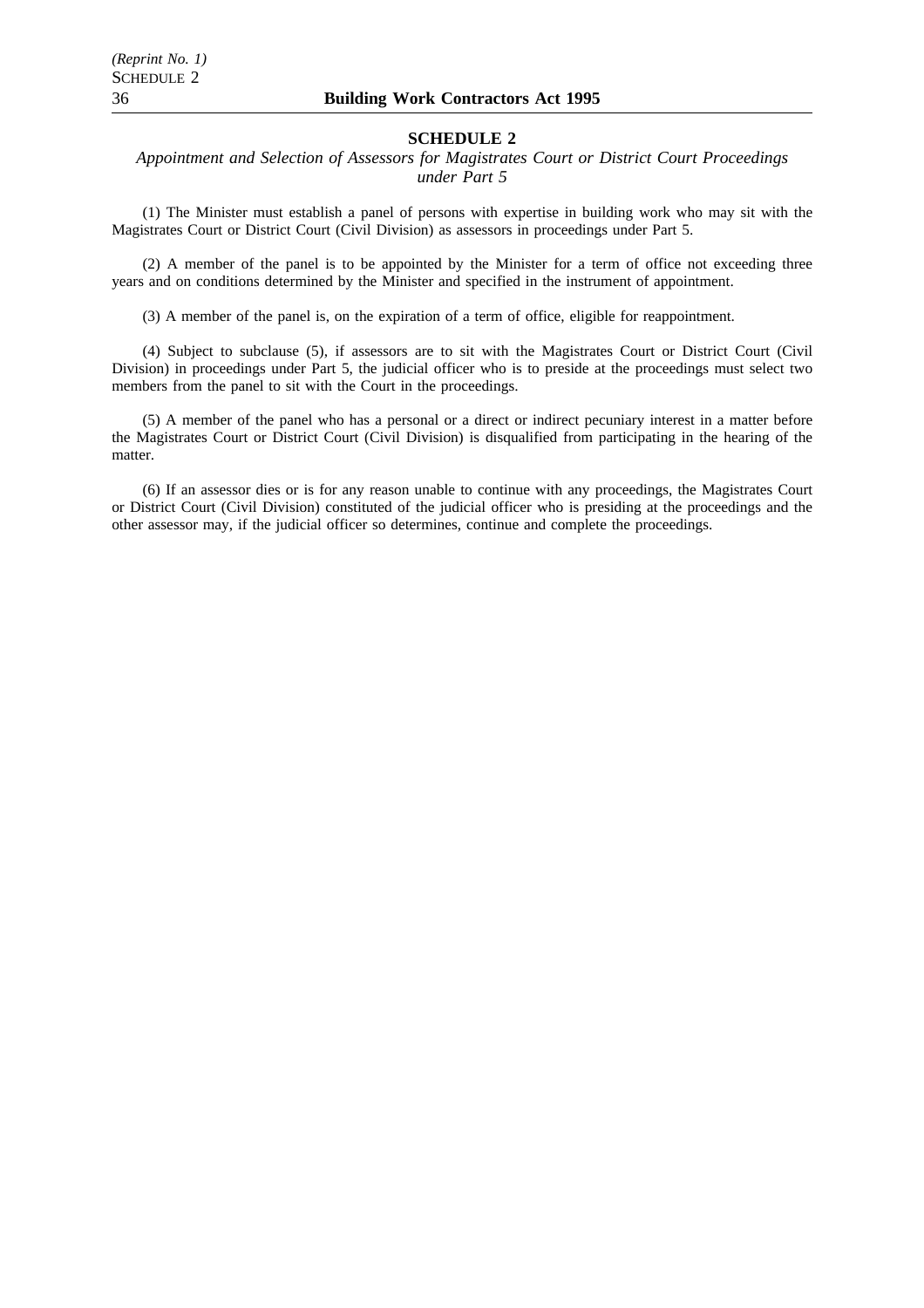*Repeal and Transitional Provisions*

#### **Repeal of Builders Licensing Act**

**1.** The *Builders Licensing Act 1986* is repealed.

#### **Transitional**

**2.** (1) Subject to this Act, a licence in force under the repealed Act immediately before the commencement of this clause continues in force as a licence subject to the same licence conditions (if any).

(2) Subject to this Act, registration in force under the repealed Act immediately before the commencement of this clause continues in force as registration subject to the same conditions of registration (if any).

(3) If a licence or registration in force under the repealed Act immediately before the commencement of this clause authorises the performance or supervision of building work within a specified trade only, the licence or registration will, for the purposes of this Act, be taken to be subject to conditions limiting the work that may be performed or supervised under the authority of the licence or registration to work within that trade (subject to variation or revocation of those conditions by the Commissioner under this Act).

(4) Subject to this Act, an exemption in force under section 14 of the repealed Act immediately before the commencement of this clause continues as a corresponding exemption by the Commissioner for the purposes of this Act subject to the same conditions of exemption (if any).

(5) Subject to this Act, approval of a registered building work supervisor in relation to a licensed builder's business in force under section 18 of the repealed Act immediately before the commencement of this clause continues as a corresponding approval by the Commissioner for the purposes of this Act.

(6) If an order or decision of the Commercial Tribunal is in force or continues to have effect under Part 4 of the repealed Act immediately before the commencement of this clause, the order or decision has effect as if it were an order of the District Court under Part 4 of this Act.

(7) The *Acts Interpretation Act 1915* applies, except to the extent of any inconsistency with the provisions of this schedule, to the repeal of the *Builders Licensing Act 1986*.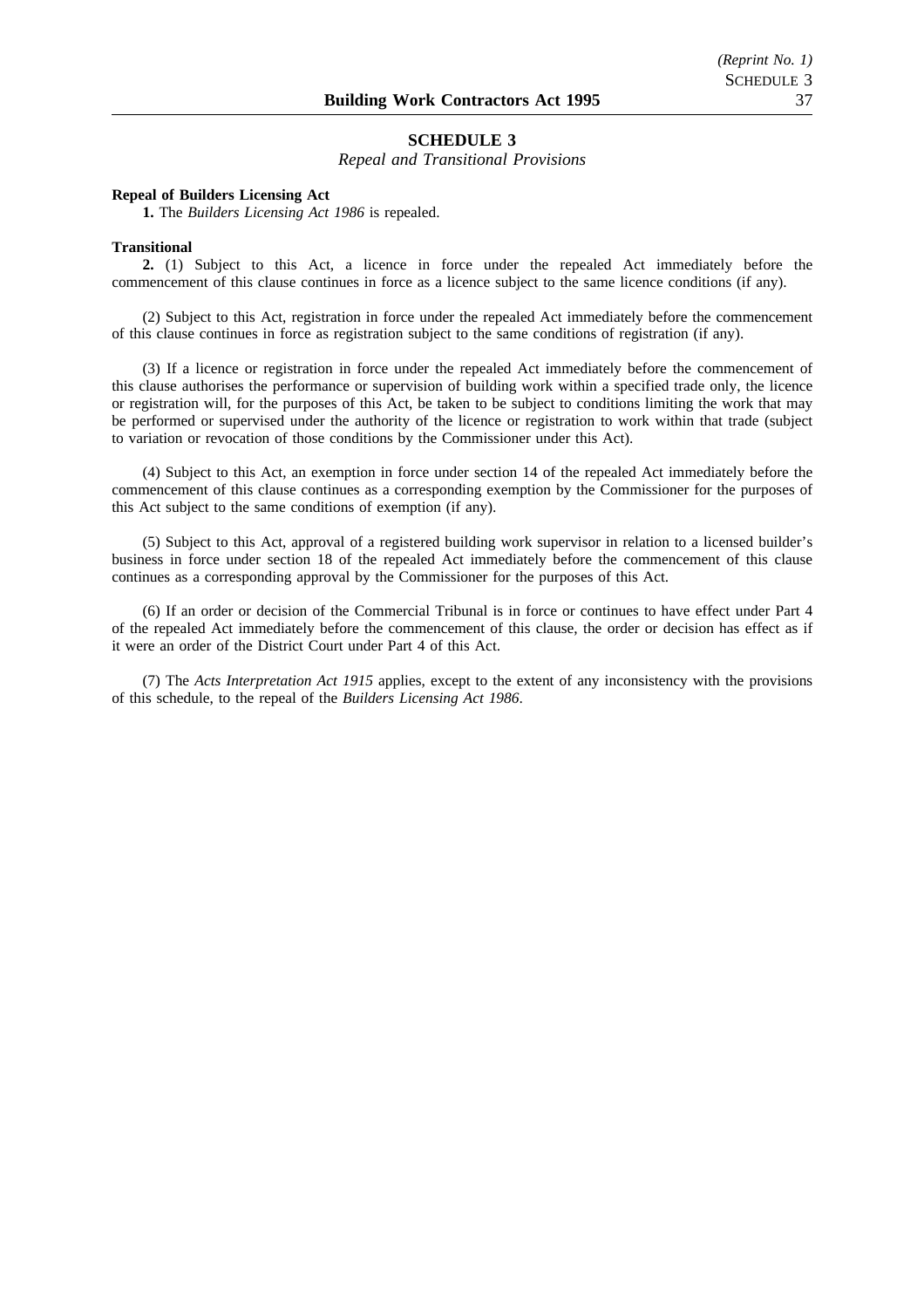*Consequential Amendments*

#### **Amendments to the District Court Act**

**1.** The *District Court Act 1991* is amended by striking out from section 20(4) "If an Act conferring a statutory jurisdiction on the Court in its Administrative and Disciplinary Division provides that the Court is to sit with assessors" and substituting "If under an Act conferring a jurisdiction on the Court in its Civil Division or its Administrative and Disciplinary Division the Court is to sit with assessors".

#### **Amendments to Magistrates Court Act**

**2.** The *Magistrates Court Act 1991* is amended—

- *(a)* by inserting after paragraph *(ba)* of the definition of "**minor statutory proceeding**" in section 3(1) the following paragraph:
	- *(bb)* an application under Part 5 of the *Building Work Contractors Act 1995*;;
- *(b)* by striking out from section 7B "If an Act conferring a jurisdiction on the Court in its Civil (Consumer and Business) Division provides that the Court is to sit with assessors" and substituting "If under an Act conferring a jurisdiction on the Court in its Civil (Consumer and Business) Division the Court is to sit with assessors";
- *(c)* by striking out paragraph *(b)* of section 10(1a) and substituting the following paragraphs:
	- *(b)* jurisdiction to hear and determine an application under Part 5 of the *Building Work Contractors Act 1995*; and
	- *(c)* any other jurisdiction conferred on that Division by statute.;
- *(d)* by inserting after subsection (1a) of section 10 the following subsection:

(1b) Nothing prevents the Court, in its Civil (Consumer and Business) Division (whether constituted of a judicial officer or officers or sitting with assessors), from exercising civil jurisdiction other than that referred to in subsection (1a) in order to promote the convenient disposal of proceedings by the hearing together of different causes of action or claims.;

*(e)* by inserting after section 10 the following sections:

#### **Minor civil actions**

**10A.** The jurisdiction of the Court to hear and determine minor civil actions is to be exercised—

- *(a)* subject to paragraph *(b)*, by the Civil (Minor Claims) Division;
- *(b)* in the case of minor civil actions falling within a statutory jurisdiction specifically assigned to the Civil (Consumer and Business) Division, by that Division.

#### **Power to continue hearing as another Division**

**10B.** If proceedings commenced in one Division of the Court should have been commenced in another Division, the Court may, if it thinks fit, continue to hear and determine the proceedings as if it were sitting as that other Division and as if the proceedings had been commenced in that other Division.